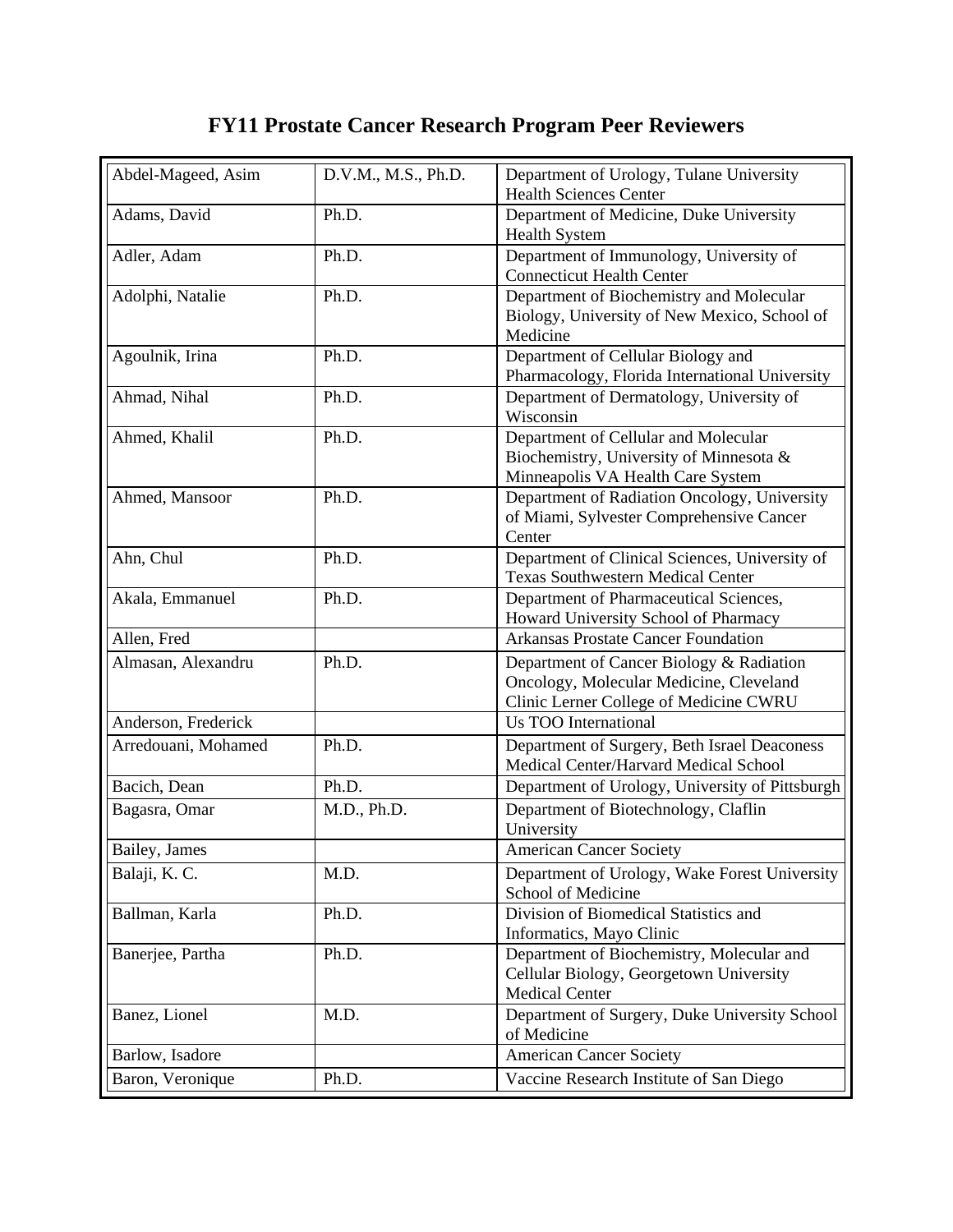| Barqawi, Al         | M.D., FRCS    | Department of Surgery/Urology, University of<br>Colorado Denver                                                 |
|---------------------|---------------|-----------------------------------------------------------------------------------------------------------------|
| Barton, Beverly     | Ph.D.         | Department of Surgery, Division of Urology,<br><b>UMDNJ-NJMS</b>                                                |
| Barton, James       |               | Prostate Cancer Network Group, US TOO! C                                                                        |
| Basu, Alakananda    | Ph.D.         | Department of Molecular Biology and<br>Immunology, University of North Texas Health<br><b>Science Center</b>    |
| Basu, Hirak         | Ph.D.         | Department of Research and Development,<br><b>Colby Pharmaceutical Company</b>                                  |
| Batra, Surinder     | Ph.D.         | Department of Biochemistry and Molecular<br>Biology, University of Nebraska Medical Center                      |
| Begg, Colin         | Ph.D.         | Department of Epidemiology and Biostatistics,<br>Memorial Sloan-Kettering Cancer Center                         |
| Beltran, Himisha    | M.D.          | Department of Medicine, Division of<br>Hematology and Medical Oncology, Weill<br><b>Cornell Medical College</b> |
| Benny, Paul         | Ph.D.         | Department of Chemistry, Washington State<br>University                                                         |
| Bergstrom, Donald   | Ph.D.         | Department of Medicinal Chemistry and<br>Molecular Pharmacology, Purdue University                              |
| Berwick, Marianne   | Ph.D., M.P.H. | Department of Internal Medicine, Division of<br>Epidemiology, University of New Mexico                          |
| Bhowmick, Neil      | Ph.D.         | Department of Medicine, Cedars-Sinai Medical<br>Center                                                          |
| Birge, Raymond      | Ph.D.         | Department of Biochemistry and Molecular<br>Biology, University of Medicine and Dentistry<br>of New Jersey      |
| Bismar, Tarek       | M.D.          | Department of Pathology and Laboratory<br>Medicine, University of Calgary-Faculty of<br>Medicine                |
| Bisoffi, Marco      | Ph.D.         | Department of Biochemistry and Molecular<br>Biology, University of New Mexico                                   |
| Black, Peter        | M.D., FRCSC   | Department of Urologic Sciences, University of<br><b>British Columbia</b>                                       |
| Blagg, Brian        | Ph.D.         | Department of Medicinal Chemistry, University<br>of Kansas                                                      |
| Blasini, Raul       |               | <b>Arkansas Prostate Cancer Foundation</b>                                                                      |
| Bonfil, R. Daniel   | Ph.D.         | Department of Pathology and Urology, Wayne<br>State University, School of Medicine                              |
| Booher, Brian       |               | Anne's Place, The Home of I Can                                                                                 |
| Boothman, David     | Ph.D.         | Department of Simmons Comprehensive Cancer<br>Center, University of Texas Southwestern<br><b>Medical Center</b> |
| Borden, Mark        | Ph.D.         | Department of Mechanical Engineering,<br>University of Colorado                                                 |
| Borowsky, Alexander | M.D.          | Department of Pathology, University of<br>California, Davis                                                     |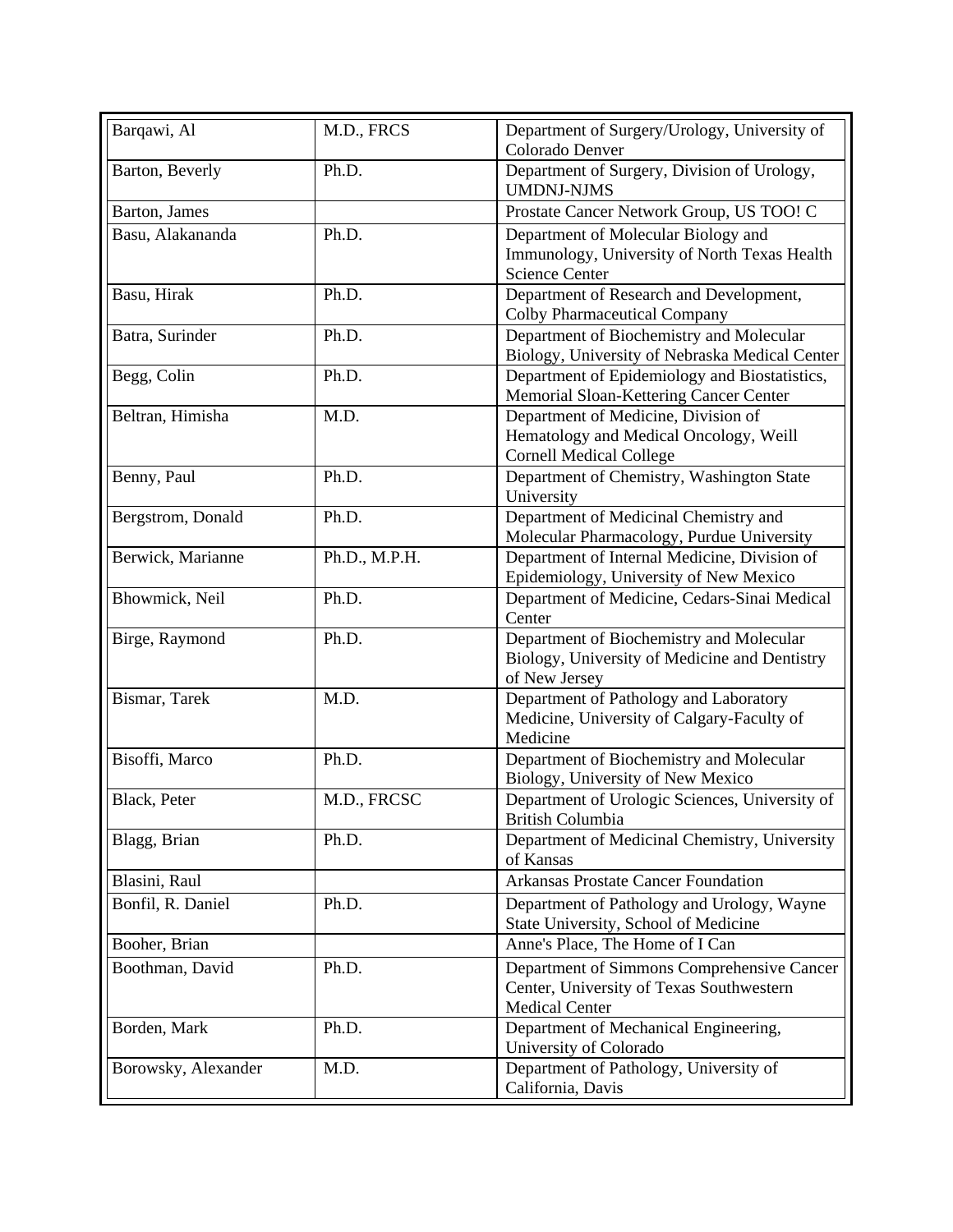| Bright II, William |             | <b>Us TOO International</b>                                                                             |
|--------------------|-------------|---------------------------------------------------------------------------------------------------------|
| Bright, Robert     | Ph.D.       | Department of Microbiology and Immunology,<br>Texas Technology University Health Sciences<br>Center     |
| Brooks, Ari        | M.D.        | Department of Surgery, Drexel University<br>College of Medicine                                         |
| Brown, Egbert      |             | Central Ohio Men Against Prostate Cancer                                                                |
| Brown, George      |             | <b>Prostate Conditions Education Council</b>                                                            |
| Brown, Ronald      |             | <b>Brother to Brother Project</b>                                                                       |
| Brown, Terry       | Ph.D.       | Department of Biochemistry and Molecular<br>Biology, Johns Hopkins Bloomberg School of<br>Public Health |
| Bubley, Glenn      | M.D.        | Department of Genitourinary Oncology, Beth<br><b>Israel Deaconess Medical Center</b>                    |
| Burger, Brent      |             | Cytel, Inc.                                                                                             |
| Burke, Armand      |             | Olean Area Man-to-Man Prostate Cancer<br>Education                                                      |
| Bustillos, Dan     | J.D., Ph.D. | Albert Gnaegi Center for Health Care Ethics, St.<br>Louis University                                    |
| Camarero, Julio    | Ph.D.       | Department of Pharmacology and<br>Pharmaceutical Sciences, University of<br>Southern California         |
| Carey, Robert      |             | Georgia Prostate Cancer Coalition                                                                       |
| Carver, Brett      | M.D.        | Department of Urology, Memorial Sloan-<br>Kettering Cancer Center                                       |
| Casey, Timothy     |             | Longwood Medical Area Prostate Cancer<br>Support                                                        |
| Casiano, Carlos    | Ph.D.       | Center for Health Disparities and Molecular<br>Medicine, Loma Linda University School of<br>Medicine    |
| Cassidy, Pamela    | Ph.D.       | Department of Medicinal Chemistry, University<br>of Utah                                                |
| Cengel, Keith      | M.D., Ph.D. | Department of Radiation Oncology, University<br>of Pennsylvania                                         |
| Cerhan, James      | M.D., Ph.D. | Department of Health Sciences Research, Mayo<br>Clinic, Rochester                                       |
| Chadee, Deborah    | Ph.D.       | Department of Biological Sciences, University<br>of Toledo                                              |
| Chakrabarti, Ratna | Ph.D.       | Department of Molecular Biology and<br>Microbiology, University of Central Florida                      |
| Chatta, Gurkamal   | M.B.B.S.    | Department of Medicine, Division of<br>Hematology/Oncology, University of<br>Pittsburgh, Medical Center |
| Chatterton, Robert | Ph.D.       | Department of Obstetrics and Gynecology,<br>Northwestern University Medical School                      |
| Chen, Hongwu       | Ph.D.       | Department of Biological Chemistry, University<br>of California, Davis                                  |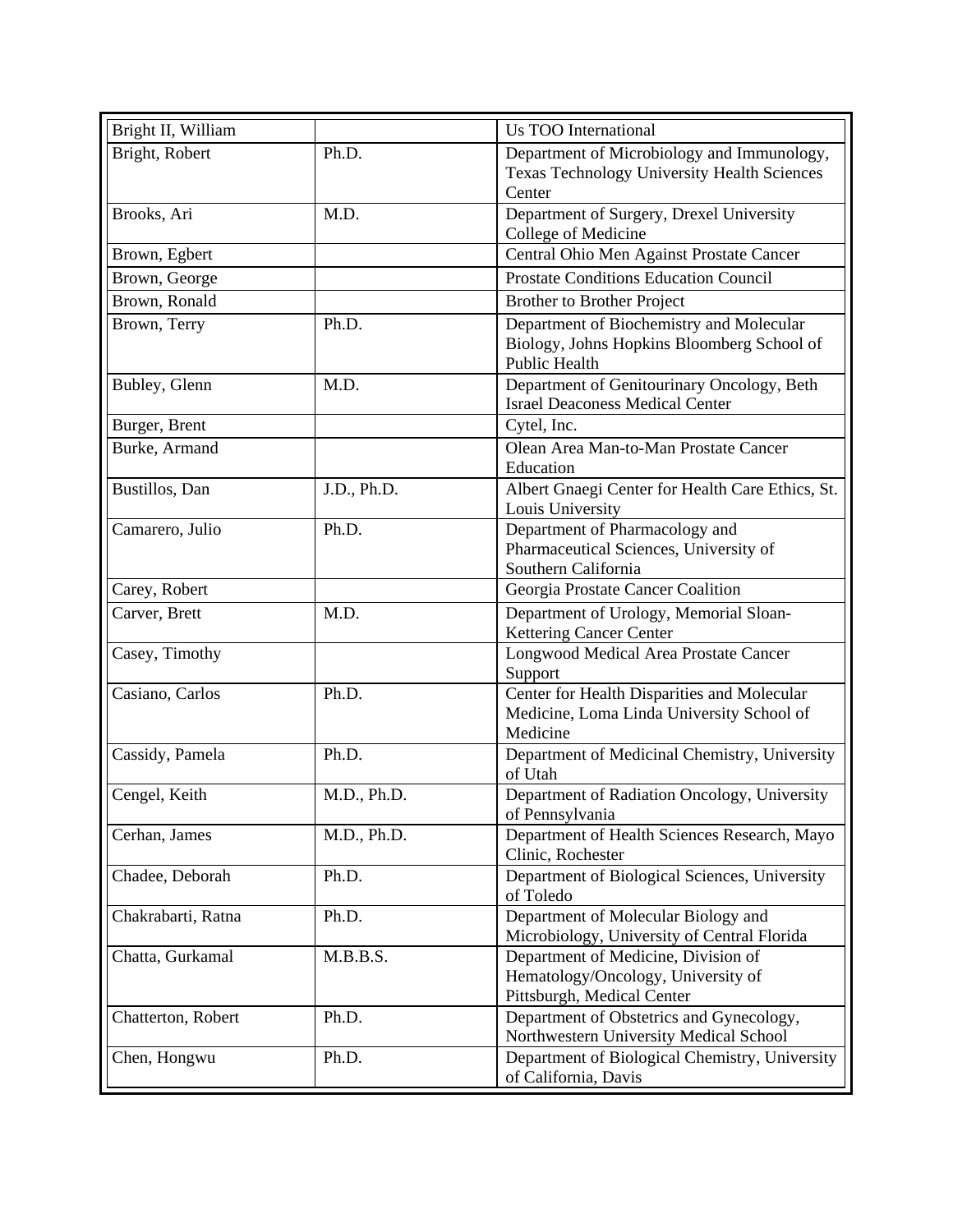| Chen, Lili              | Ph.D.                | Department of Radiation Oncology, Fox Chase<br><b>Cancer Center</b> |
|-------------------------|----------------------|---------------------------------------------------------------------|
| Chen, Xiaoyuan          | Ph.D.                | Laboratory of Molecular Imaging and                                 |
|                         |                      | Nanomedicine (LOMIN), National Institute of                         |
|                         |                      | Biomedical Imaging and Bioengineering                               |
|                         |                      | (NIBIB), NIH                                                        |
| Chen, Xinbin            | Ph.D.                | Department of Surgical and Radiological                             |
|                         |                      | Sciences, University of California, Davis                           |
| Chen, Yong              | Ph.D.                | Department of Cancer Biology, Wake Forest                           |
|                         |                      | University                                                          |
| Cheng, Kun              | Ph.D.                | Division of Pharmaceutical Sciences, University                     |
|                         |                      | of Missouri-Kansas City, School of Pharmacy                         |
| Cheng, Liang            | M.D.                 | Departments of Pathology and Laboratory                             |
|                         |                      | Medicine and Urology, Indiana University                            |
| Chia, David             | Ph.D.                | Department of Pathology and Laboratory                              |
|                         |                      | Medicine, University of California, Los Angeles                     |
| Chinni, Sreenivasa      | Ph.D.                | Departments of Urology and Pathology, Wayne                         |
|                         |                      | <b>State University</b>                                             |
| Chirgwin, John          | Ph.D.                | Department of Medicine/Endocrinology, Indiana                       |
|                         |                      | University                                                          |
| Christensen, Ken        |                      | Us TOO-Vincent Lombardi Cancer Clinic                               |
| Cinar, Bekir            | Ph.D.                | Department of Medicine, Cedars-Sinai Medical                        |
|                         |                      | Center                                                              |
| Clarke Tasker, Veronica | Ph.D., R.N., M.B.A., | College of Nursing and Allied Health Sciences,                      |
|                         | M.P.H.               | Division of Nursing, Howard University                              |
| Coetzee, Gerhard        | Ph.D.                | Department of Molecular Microbiology and                            |
|                         |                      | Immunology, University of Southern California                       |
|                         |                      | Keck School of Medicine                                             |
| Collins, Peter          |                      | Us TOO International, Walter Reed                                   |
| Conklin, Douglas        | Ph.D.                | Department of Biomedical Sciences, University                       |
|                         |                      | at Albany, SUNY                                                     |
| Cooperberg, Matthew     | M.D., M.P.           | Department of Urology, UCSF Helen Diller                            |
|                         |                      | Family Comprehensive Cancer Center                                  |
| Copeland, Robert        | Ph.D.                | Department of Pharmacology, Howard                                  |
|                         |                      | University                                                          |
| Corey, Eva              | Ph.D.                | Department of Urology, University of                                |
|                         |                      | Washington                                                          |
| Creighton, Chad         | Ph.D.                | Dan L. Duncan Cancer Center, Baylor College                         |
|                         |                      | of Medicine                                                         |
| Cryderman, Dale         |                      | <b>American Cancer Society</b>                                      |
| Cummings, Brian         | B.S., Ph.D.          | Department of Pharmaceutical and Biomedical                         |
|                         |                      | Sciences, University of Georgia                                     |
| Czarnota, Gregory       | M.D., Ph.D.          | Department of Radiation Oncology, Sunnybrook                        |
|                         |                      | <b>Health Science Centre</b>                                        |
| Daaka, Yehia            | Ph.D.                | Department of Urology, University of Florida                        |
|                         |                      | College of Medicine                                                 |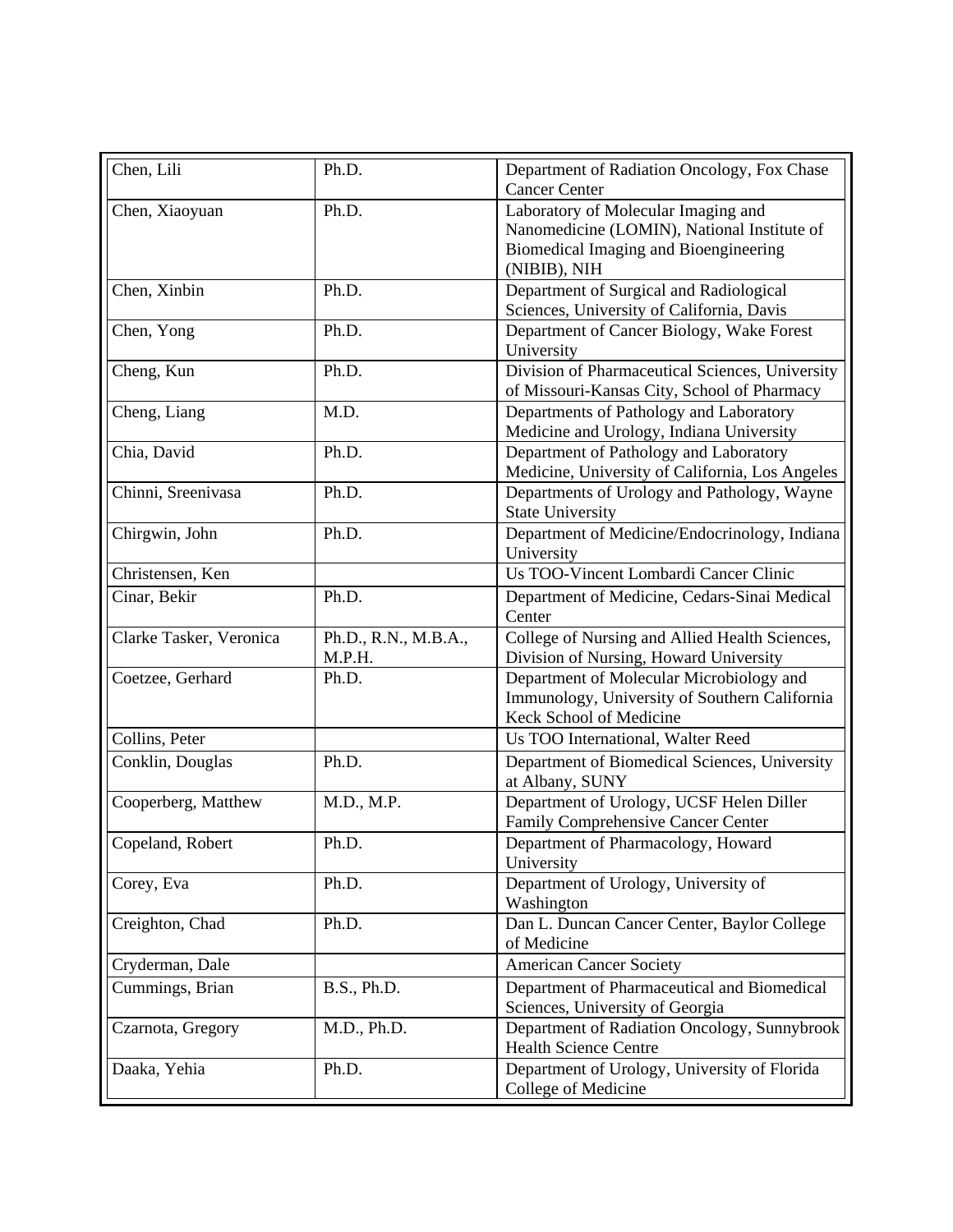| Dacso, Clifford      | M.D., M.P.H., M.B.A. | Departments of Molecular and Cell Biology and<br>Medicine, Baylor College of Medicine                                    |
|----------------------|----------------------|--------------------------------------------------------------------------------------------------------------------------|
| Dahiya, Rajvir       | Ph.D.                | Department of Urology, University of<br>California, San Francisco                                                        |
| Dai, Yan             | Ph.D.                | Cancer Research Center, Boston University<br>School of Medicine                                                          |
| Damodaran, Chendil   | Ph.D.                | Paul L. Foster School of Medicine, Texas Tech<br><b>University Health Sciences Center</b>                                |
| Danielsen, Mark      | Ph.D.                | Department of Biochemistry, Molecular and<br>Cellular Biology, Georgetown University<br><b>Medical School</b>            |
| Daoud, Sayed         | Ph.D.                | Department of Pharmaceutical Sciences,<br>Washington State University College of<br>Pharmacy                             |
| Darnowski, James     | Ph.D.                | Takeda Development Research, Millennium<br>Pharmaceutical, Inc.                                                          |
| Datta, Kaustubh      | Ph.D.                | Department of Biochemistry and Molecular<br>Biology and Department of Urologic, University<br>of Nebraska Medical Center |
| Davis, J. Nathan     | Ph.D.                | Department of Biochemistry and Molecular<br>Biology, Louisiana State University Health<br>Sciences Center-Shreveport     |
| Davis, Thomas        |                      | <b>Prostate Cancer Support Association</b>                                                                               |
| Day, Mark            | Ph.D.                | Department of Urology, University of Michigan                                                                            |
| De Benedetti, Arrigo | Ph.D.                | Department of Biochemistry, Louisiana State<br><b>University Health Sciences Center</b>                                  |
| De Carli, Harold     |                      | <b>First State Prostate Cancer Support Group</b>                                                                         |
| De Ville, Kenneth    | J.D., Ph.D.          | Department of Bioethics and Interdisciplinary<br>Studies, East Carolina University Brody School<br>of Medicine           |
| Deans, Jerry         |                      | Us TOO                                                                                                                   |
| Deng, Jun            | Ph.D.                | Department of Therapeutic Radiology, Yale<br>University School of Medicine                                               |
| Deryugina, Elena     | Ph.D.                | Department of Cell Biology, The Scripps<br>Research Institute                                                            |
| Devi, Gayathri       | Ph.D.                | Departments of Surgery and Pathology, Duke<br>University School of Medicine                                              |
| Dill, Robert         |                      | Malecare                                                                                                                 |
| DiPippa, John        |                      | <b>Arkansas Prostate Cancer Foundation</b>                                                                               |
| Dixon, Tyrone        |                      | <b>First State Prostate Cancer Support Group</b>                                                                         |
| Doll, Jennifer       | Ph.D.                | Department of Health Sciences, University of<br>Wisconsin-Milwaukee                                                      |
| Dong, Jin Tang       | Ph.D.                | Department of Hematology and Medical<br>Oncology, Emory University, Winship Cancer<br>Institute                          |
| Dong, Yan            | Ph.D.                | Department of Structural and Cellular Biology,<br>Tulane University Health Sciences Center                               |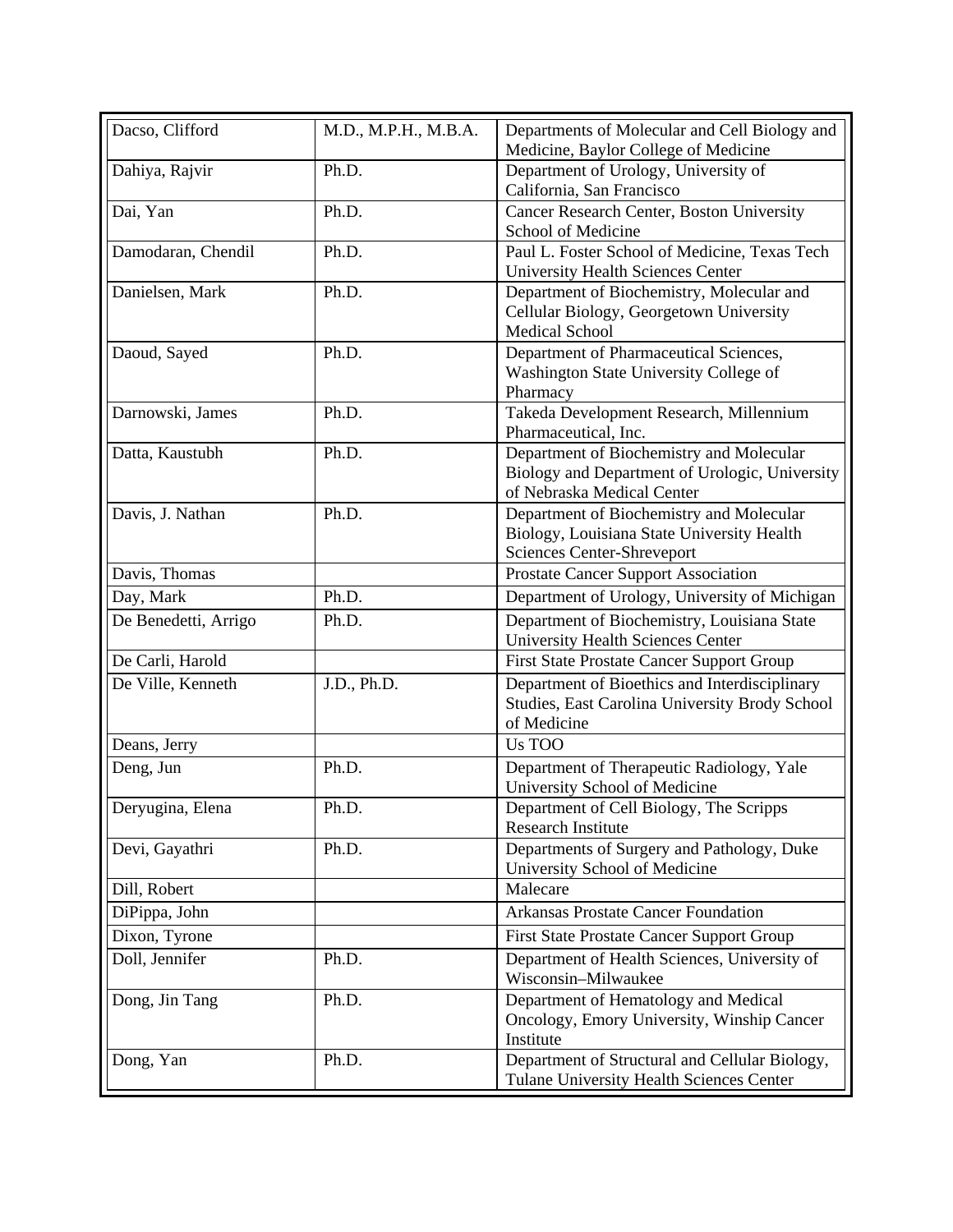| Dong, Zhongyun      | M.D., Ph.D.  | Department of Internal Medicine, Division of                                             |
|---------------------|--------------|------------------------------------------------------------------------------------------|
|                     |              | Hematology/Oncology, University of Cincinnati                                            |
| Doxsey, Stephen     | Ph.D.        | Department of Molecular Medicine, University<br>of Massachusetts Medical Center          |
| Drake, Richard      | Ph.D.        | Department of Microbiology and Molecular Cell                                            |
|                     |              | Biology, Eastern Virginia Medical School                                                 |
| Dubey, Purnima      | Ph.D.        | Department of Pathology-Tumor Biology, Wake                                              |
|                     |              | <b>Forest University Health Sciences</b>                                                 |
| Dudley, Andrew      | Ph.D.        | Department of Cell and Molecular Physiology,                                             |
|                     |              | University of North Carolina at Chapel Hill                                              |
| DuVal, Gordon       | S.J.D.       | Faculty of Law, University of Ottawa                                                     |
| Edelman, Arthur     | Ph.D.        | Department of Pharmacology and Toxicology,                                               |
|                     |              | University at Buffalo, SUNY                                                              |
| Edwards, W. Barry   | Ph.D.        | University of Pittsburgh                                                                 |
| Egleston, Brian     | Ph.D.        | Biostatistics and Bioinformatics Facility, Fox                                           |
|                     |              | <b>Chase Cancer Center</b>                                                               |
| Eliot, Richard G.   |              | <b>American Cancer Society</b>                                                           |
| Eliseev, Roman      | M.D., Ph.D.  | Department of Orthopaedics, University of                                                |
|                     |              | Rochester                                                                                |
| Elzey, Bennett      | Ph.D.        | Department of Comparative Pathobiology,                                                  |
|                     |              | <b>Purdue University</b>                                                                 |
| Evans, Sydney       | V.M.D., M.S. | Department of Radiation Oncology, University                                             |
|                     |              | of Pennsylvania School of Medicine                                                       |
| Exner, Agata        | Ph.D.        | Department of Radiology, Case Center for                                                 |
|                     |              | Imaging Research, Case Western Reserve                                                   |
|                     |              | University                                                                               |
| Fan, Weimin         | M.D., M.P.H. | Department of Pathology & Laboratory                                                     |
|                     |              | Medicine, Medical University of South Carolina                                           |
| Fang, Bingliang     | M.D.         | Department of Thoracic and Cardiovascular                                                |
|                     |              | Surgery, M. D. Anderson Cancer Center of                                                 |
|                     |              | University of Texas                                                                      |
| Fatatis, Alessandro | M.D., Ph.D.  | Department of Pharmacology and Physiology,                                               |
|                     |              | Drexel University College of Medicine                                                    |
| Fawwaz, Rashid      | M.D., Ph.D.  | Department of Nuclear Medicine, New York                                                 |
|                     |              | Presbyterian Hospital                                                                    |
| Fay, Benjamin F.    |              | <b>First State Prostate Cancer Support Group</b>                                         |
| Febbo, Phillip      | M.D.         | Department of Medicine, University of                                                    |
|                     |              | California, San Francisco                                                                |
| Fiering, Steven     | Ph.D.        | Department of Microbiology & Immunology,                                                 |
|                     |              | <b>Dartmouth Medical School</b><br>Department of Pharmacology and Toxicology,            |
| Figueiredo, Marxa   | Ph.D.        | University of Texas Medical Branch                                                       |
|                     | Ph.D.        |                                                                                          |
| Findlay, Victoria   |              | Department of Pathology and Laboratory<br>Medicine, Medical University of South Carolina |
| Fletcher, Bradley   | M.D., Ph.D.  | Department of Pharmacology & Therapeutics,                                               |
|                     |              | University of Florida                                                                    |
| Foster, Barbara     | Ph.D.        | Department of Pharmacology & Therapeutics,                                               |
|                     |              | <b>Roswell Park Cancer Institute</b>                                                     |
|                     |              |                                                                                          |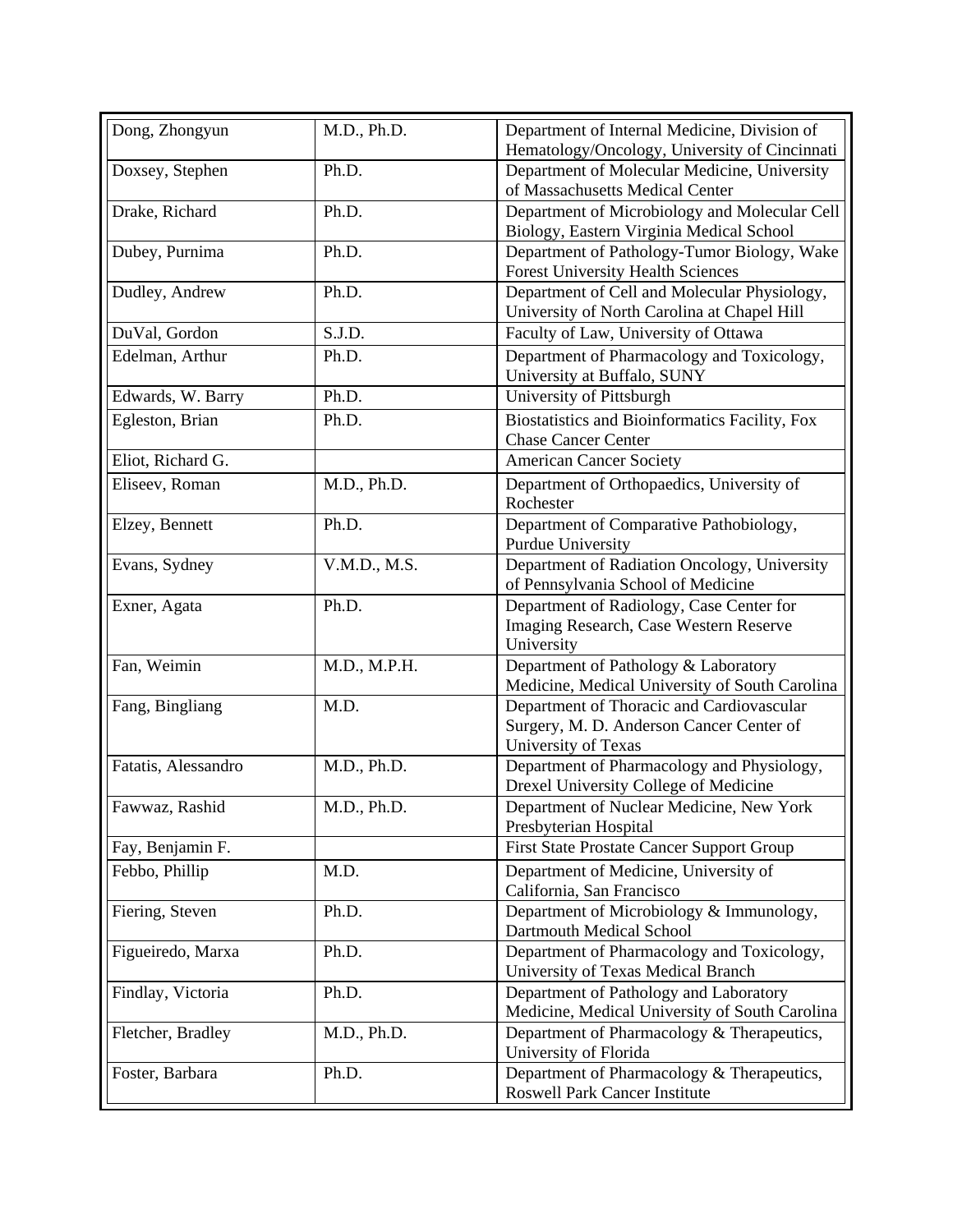| Frankel, Edward           |                 | Prostate Net                                                                                                |
|---------------------------|-----------------|-------------------------------------------------------------------------------------------------------------|
| Franklin, Renty           | Ph.D.           | Department of Oncology and Diagnostic<br>Sciences, University of Maryland, Dental<br>School                 |
| Franklin, Richard         | Ph.D.           | Department of Microbiology and Immunology,<br>Brody School of Medicine at East Carolina<br>University       |
| Friend, Robert William    |                 | Alta Bates Summit Medical Center                                                                            |
| Gallant, Gilles           | B.Pharm., Ph.D. | Clinical Oncology, Human Genome Sciences                                                                    |
| Gannett, Peter            | Ph.D.           | Department of Basic Pharmaceutical Sciences,<br>West Virginia University                                    |
| Gardner, Thomas           | M.D.            | Departments of Urology and Microbiology and<br>Immunology, Indiana University Medical<br>Center             |
| Garrett, Scott            | Ph.D.           | Department of Pathology, University of North<br>Dakota, School of Medicine and Health<br>Sciences           |
| Gaston, Sandra            | Ph.D.           | Department of Surgery, Harvard Medical School                                                               |
| Gattoni Celli, Sebastiano | M.D.            | Department of Radiation Oncology, Medical<br>University of South Carolina                                   |
| Genega, Elizabeth         | M.D.            | Department of Pathology, Beth Israel Deaconess<br>Medical Center & Harvard Medical School                   |
| Gerjuoy, Herbert          |                 | Hartford Hospital Prostate Cancer Support                                                                   |
| Getzenberg, Robert        | Ph.D.           | Department of Urology Research, Brady<br>Urological Institute/Johns Hopkins Hospital                        |
| Gewirtz, David            | Ph.D.           | Department of Pharmacology and Toxicology,<br>Virginia Commonwealth University                              |
| Ghosh, Paramita           | Ph.D.           | Department of Urology, University of<br>California, Davis                                                   |
| Ghosh, Rita               | Ph.D.           | Department of Urology, University of Texas<br>Health Science Center at San Antonio                          |
| Giancotti, Filippo        | M.D., Ph.D.     | Program of Cell Biology, Memorial Sloan-<br>Kettering Cancer Center                                         |
| Gimotty, Phyllis          | Ph.D.           | Department of Biostatistics and Epidemiology,<br>University of Pennsylvania School of Medicine              |
| Gioeli, Daniel            | Ph.D.           | Department of Microbiology and Cancer Center,<br>University of Virginia                                     |
| Gius, David               | M.D., Ph.D.     | Departments of Radiation Oncology and<br>Pediatrics, Vanderbilt University School of<br>Medicine            |
| Glod, John                | M.D., Ph.D.     | Department of Pediatrics, University of<br>Medicine and Dentistry of New Jersey                             |
| Glode, L. Michael         | M.D.            | Department of Medicine, University of<br>Colorado                                                           |
| Glucksman, Marc           | Ph.D.           | Department of Biochemistry and Molecular<br>Biology, Rosalind Franklin University/Chicago<br>Medical School |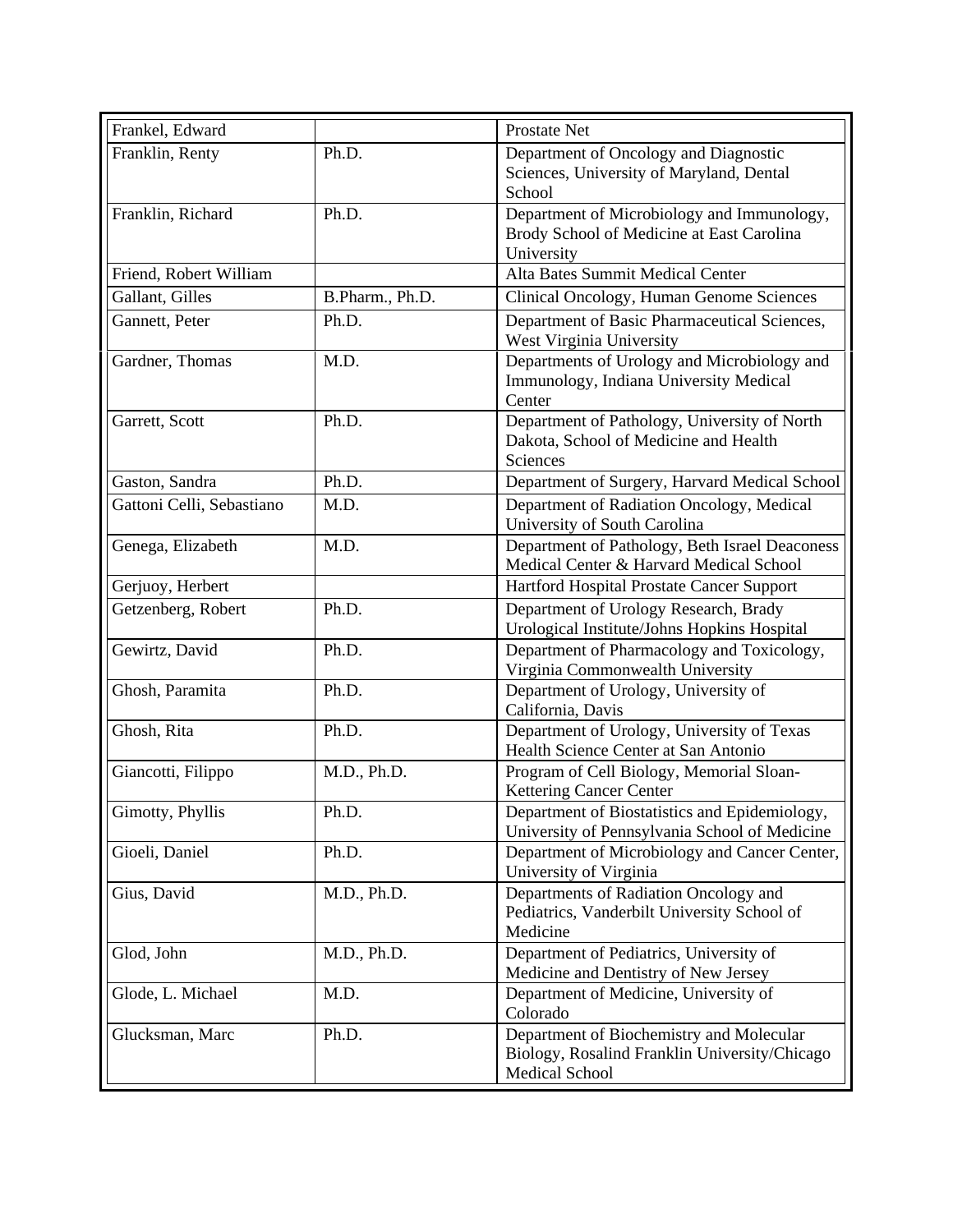| Gmeiner, William         | Ph.D., M.B.A.  | Department of Cancer Biology, Wake Forest       |
|--------------------------|----------------|-------------------------------------------------|
|                          |                | <b>University Health Sciences</b>               |
| Gnarra, James            | Ph.D.          | Department of Urology, University of Pittsburgh |
|                          |                | School of Medicine                              |
| Goel, Hira Lal           | Ph.D.          | Department of Cancer Biology, University of     |
|                          |                | <b>Massachusetts Medical School</b>             |
| Goergen, J. Peter        |                | Man to Man Olean                                |
| Goluboff, Erik           | M.D.           | Department of Urology, Beth Israel Medical      |
|                          |                | Center                                          |
| Goodin, Susan            | Pharm.D., FCCP | <b>UMDNJ</b> - Robert Wood Johnson Medical      |
|                          |                | School, The Cancer Institute of New Jersey      |
| Goodman, Oscar           | M.D., Ph.D.    | Department of Genitourinary Oncology, Nevada    |
|                          |                | <b>Cancer Institute</b>                         |
| Graff, Jeremy            | Ph.D.          | Department of Cancer Growth and Translational   |
|                          |                | Genetics and Lilly Research, Eli Lilly and      |
|                          |                | Company                                         |
| Graime, Harland          |                | Hartford Hospital Prostate Cancer Support       |
|                          |                | Group                                           |
| Gregor, Polly            | Ph.D.          | Department of Medicine, Memorial Sloan-         |
|                          |                | <b>Kettering Cancer Center</b>                  |
| Griffith, Thomas         | Ph.D.          | Department of Urology, University of Iowa       |
| Guevara Patino, Jose     | M.D., Ph.D.    | Department of Oncology, Loyola University       |
|                          |                |                                                 |
| Gullapalli, Purnachandra | Ph.D.          | Department of Diagnostic Radiology and          |
|                          |                | Nuclear Medicine, University of Maryland,       |
|                          |                | <b>Baltimore</b>                                |
| Gulsen, Gultekin         | Ph.D.          | Department of Radiological Sciences,            |
|                          |                | University of California, Irvine                |
| Gupta, Sanjay            | Ph.D.          | Department of Urology, Case Western Reserve     |
|                          |                | University                                      |
| Gusev, Yuriy             | Ph.D.          | Department of Oncology/Lombardi Cancer          |
|                          |                | Center, Georgetown University Medical Center    |
| Guseva, Natalya          | Ph.D.          | Department of Pathology, University of Iowa     |
| Halkar, Raghuveer        | M.D.           | Department of Nuclear Medicine/Radiology,       |
|                          |                | <b>Emory University Hospital</b>                |
| Hammers, Hans            | M.D., Ph.D.    | Department of Chemical Therapeutics, Sidney     |
|                          |                | Kimmel Comprehensive Cancer Center at Johns     |
|                          |                | <b>Hopkins Hospital</b>                         |
| Hamstra, Daniel          | M.D., Ph.D.    | Department of Radiation Oncology, University    |
|                          |                | of Michigan Medical Center                      |
| Hann, Stephen            | Ph.D.          | Department of Cell and Developmental Biology,   |
|                          |                | Vanderbilt University School of Medicine        |
| Hansen, Marc             | Ph.D.          | Department of Molecular Medicine, University    |
|                          |                | of Connecticut Health Center                    |
| Hanson, Robert           | Ph.D.          | Department of Chemistry and Chemical            |
|                          |                |                                                 |
|                          |                | Biology, Northeastern University                |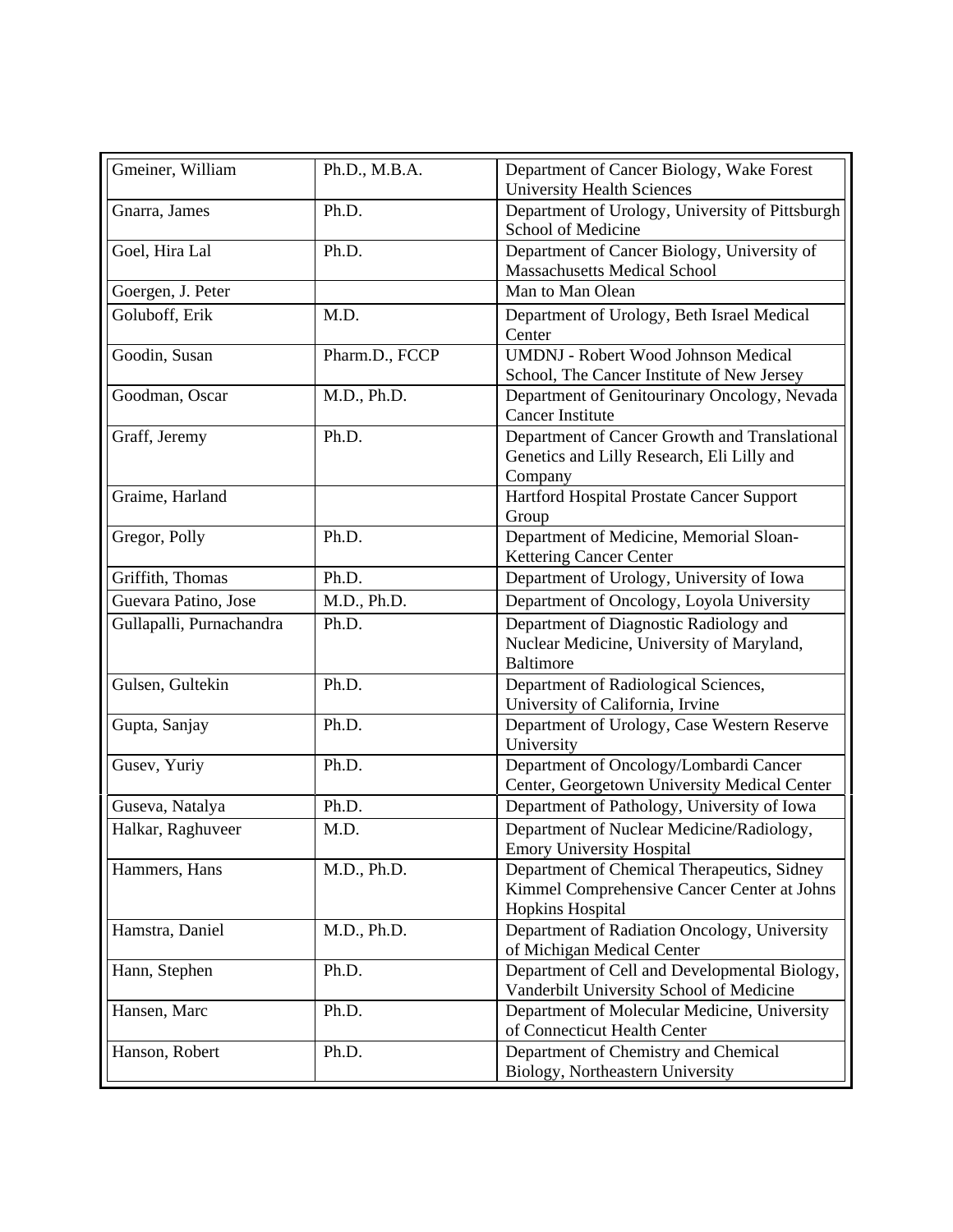| Haque, Azizul      | Ph.D.       | Department of Microbiology and Immunology,<br>Medical University of South Carolina/Hollings<br><b>Cancer Center</b>                       |
|--------------------|-------------|-------------------------------------------------------------------------------------------------------------------------------------------|
| Hardy, Jerry       |             | <b>Us TOO International</b>                                                                                                               |
| Hayward, Simon     | Ph.D.       | Department of Urologic Surgery, Vanderbilt<br>University School of Medicine                                                               |
| Heemers, Hannelore | Ph.D.       | Department of Urology, Health Research, Inc.,<br><b>Roswell Park Division</b>                                                             |
| Heid, Kermit       |             | <b>National Patient Advocate Foundation</b>                                                                                               |
| Helms, Dewey       |             | Siteman Cancer Center, Barnes-Jewish St.<br>Peter's Hospital                                                                              |
| Hemstreet, George  | III, M.D.   | Department of Surgery-Urology, VA Medical<br>Center                                                                                       |
| Hill, Colin        | Ph.D.       | Department of Radiation Oncology, University<br>of Southern California                                                                    |
| Ho, Emily          | Ph.D.       | Center for Healthy Aging Research, Oregon<br>State University College of Health and Human<br>Services                                     |
| Hoffman, Keith     |             | <b>Us TOO International</b>                                                                                                               |
| Holt, Shawn        | Ph.D.       | Departments of Pathology and Human Genetics,<br>Virginia Commonwealth University, School of<br>Medicine                                   |
| Hornak, Joseph     | Ph.D.       | Department of Chemistry and Imaging Science,<br>Rochester Institute of Technology                                                         |
| Houchens, David    |             | <b>Us TOO International</b>                                                                                                               |
| Hoyt, Kenneth      | Ph.D.       | Department of Radiology, Division of Advanced<br>Medical Imaging, University of Alabama at<br>Birmingham                                  |
| Hsieh, Jer-Tsong   | Ph.D.       | Department of Urology, University of Texas<br>Southwestern Medical Center at Dallas                                                       |
| Hu, Changdeng      | Ph.D.       | Department of Medicinal Chemistry and<br>Molecular Pharmacology, Purdue University<br>College of Pharmacy                                 |
| Hu, Guo Fu         | Ph.D.       | Department of Molecular Oncology Research<br>Institute, Tufts Medical Center                                                              |
| Hu, Jennifer       | Ph.D.       | Department of Epidemiology and Public Health,<br>University of Miami, Miller School of Medicine                                           |
| Huang, Haojie      | Ph.D.       | Department of Pathology, Stony Brook<br>University                                                                                        |
| Huang, Jiaoti      | M.D., Ph.D. | Department of Pathology and Laboratory<br>Medicine, University of California, Los Angeles                                                 |
| Huang, Wen-Chin    | Ph.D.       | Department of Medicine, Uro-Oncology<br>Research Program, Cedars-Sinai Medical<br>Center, Samuel Oschin Comprehensive Cancer<br>Institute |
| Hudson, Tamaro     | Ph.D.       | Department of Medicine, Howard University                                                                                                 |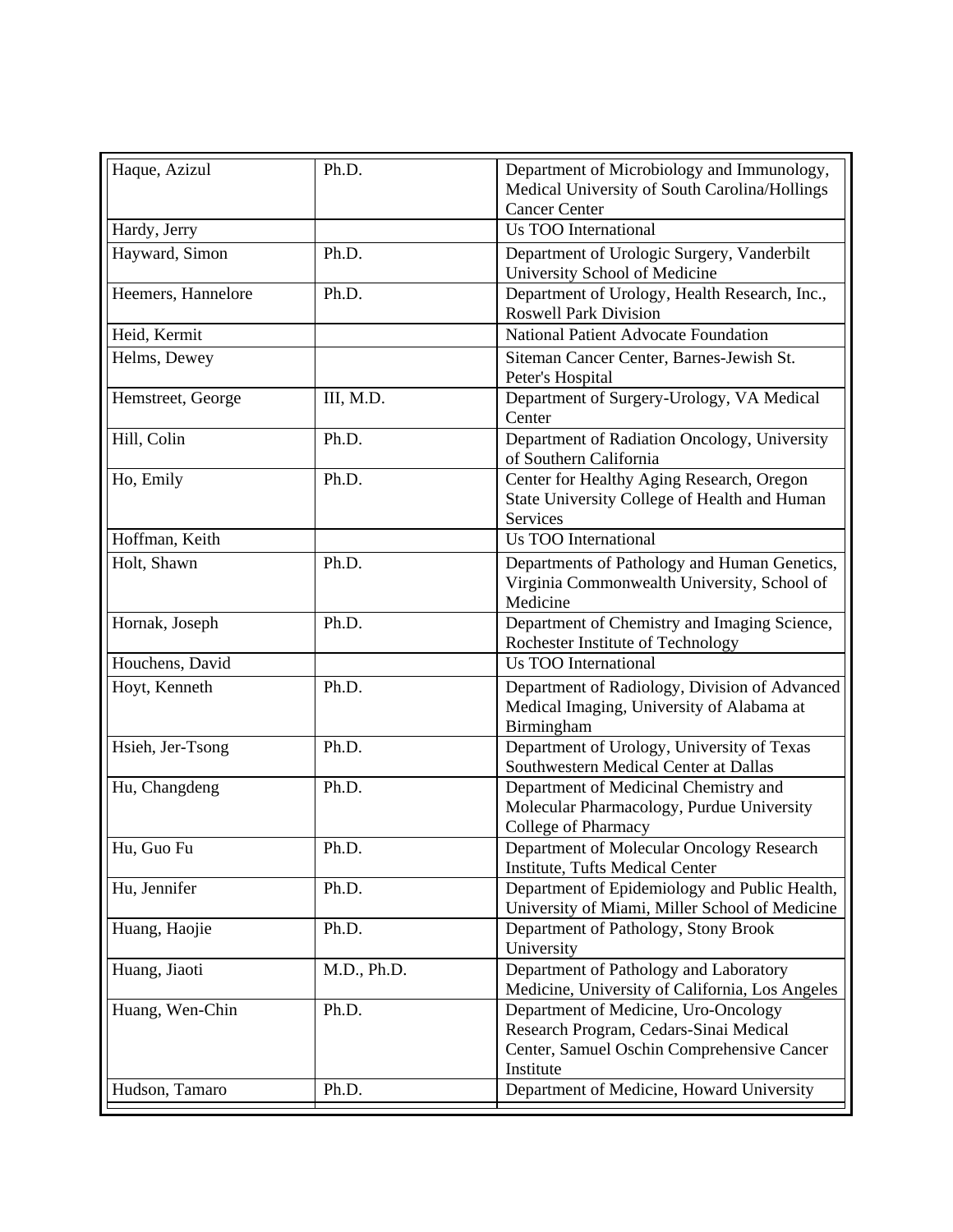| Hughes, Michael             |                 | <b>Us TOO International Prostate Cancer</b>                                                                      |
|-----------------------------|-----------------|------------------------------------------------------------------------------------------------------------------|
| Hurst, Robert               | Ph.D.           | Education<br>Department of Urology, Oklahoma University                                                          |
|                             |                 | <b>Health Sciences Center</b>                                                                                    |
| Huss, Wendy                 | Ph.D.           | Department of Pharmacology and Therapeutics,                                                                     |
|                             |                 | <b>Roswell Park Cancer Institute</b>                                                                             |
| Iczkowski, Kenneth          | M.D.            | Health Science Center, University of Colorado                                                                    |
| Imershein, Richard          |                 | <b>Us TOO International</b>                                                                                      |
| Iniguez Lluhi, Jorge        | Ph.D.           | Department of Pharmacology, University of<br>Michigan Medical School                                             |
| Inmon, Marlin               |                 | ZERO-The Project to End Prostate Cancer                                                                          |
| Irizarry Ramirez, Margarita | M.S., Ph.D.     | Graduate Programs, School of Health<br>Professions, University of Puerto Rico, Medical<br><b>Sciences Campus</b> |
| Isaacs, Jennifer            | Ph.D.           | Department of Pharmacology, Medical<br>University of South Carolina                                              |
| Jain, Anjali                | Ph.D.           | Cedars-Sinai Medical Center                                                                                      |
| Jani, Ashesh                | M.D.            | Department of Radiation Oncology, Emory<br>University                                                            |
| Janknecht, Ralf             | Ph.D.           | Department of Cell Biology, University of<br>Oklahoma Health Sciences Center                                     |
| Jeng, Meei-Huey             | Ph.D.           | Department of Urology, Indiana University                                                                        |
| Jerde, Travis               | Ph.D.           | Department of Pharmacology and Toxicology,<br>Indiana University School of Medicine                              |
| Jhanwar, Suresh             | Ph.D.           | Department of Pathology, Molecular<br>Diagnostics Service, Memorial Sloan-Kettering<br><b>Cancer Center</b>      |
| Jia, Li                     | Ph.D.           | Department of Internal Medicine, Center for<br>Pharmacogenomics                                                  |
| Job, Donald                 |                 | Lee County Prostate Cancer Support Group                                                                         |
| Johnson, Jeremy             | Pharm.D., Ph.D. | Department of Pharmacy Practice, University of<br>Illinois at Chicago College of Pharmacy                        |
| Johnson, Joseph             |                 | Annie Appleseed Project                                                                                          |
| Jones, Earl                 |                 | California Prostate Cancer Coalition                                                                             |
| Jones, Jeremy               | Ph.D.           | Molecular Pharmacology, Beckman Research<br>Institute, City of Hope                                              |
| Jones, Laundette            | Ph.D.           | Department of Pharmacology and Experimental<br>Therapeutics, University of Maryland,<br>Baltimore                |
| Joshi, Amit                 | Ph.D.           | Department of Radiology, Baylor College of<br>Medicine                                                           |
| Jung, Mira                  | Ph.D.           | Department of Radiation Medicine, Georgetown<br>University                                                       |
| Kaczmarek, Howard           |                 | Oregon Health and Science University, Knight<br><b>Cancer Institute</b>                                          |
| Kanaan, Yasmine             | Ph.D.           | Microbiology and Cancer Center, Howard<br>University                                                             |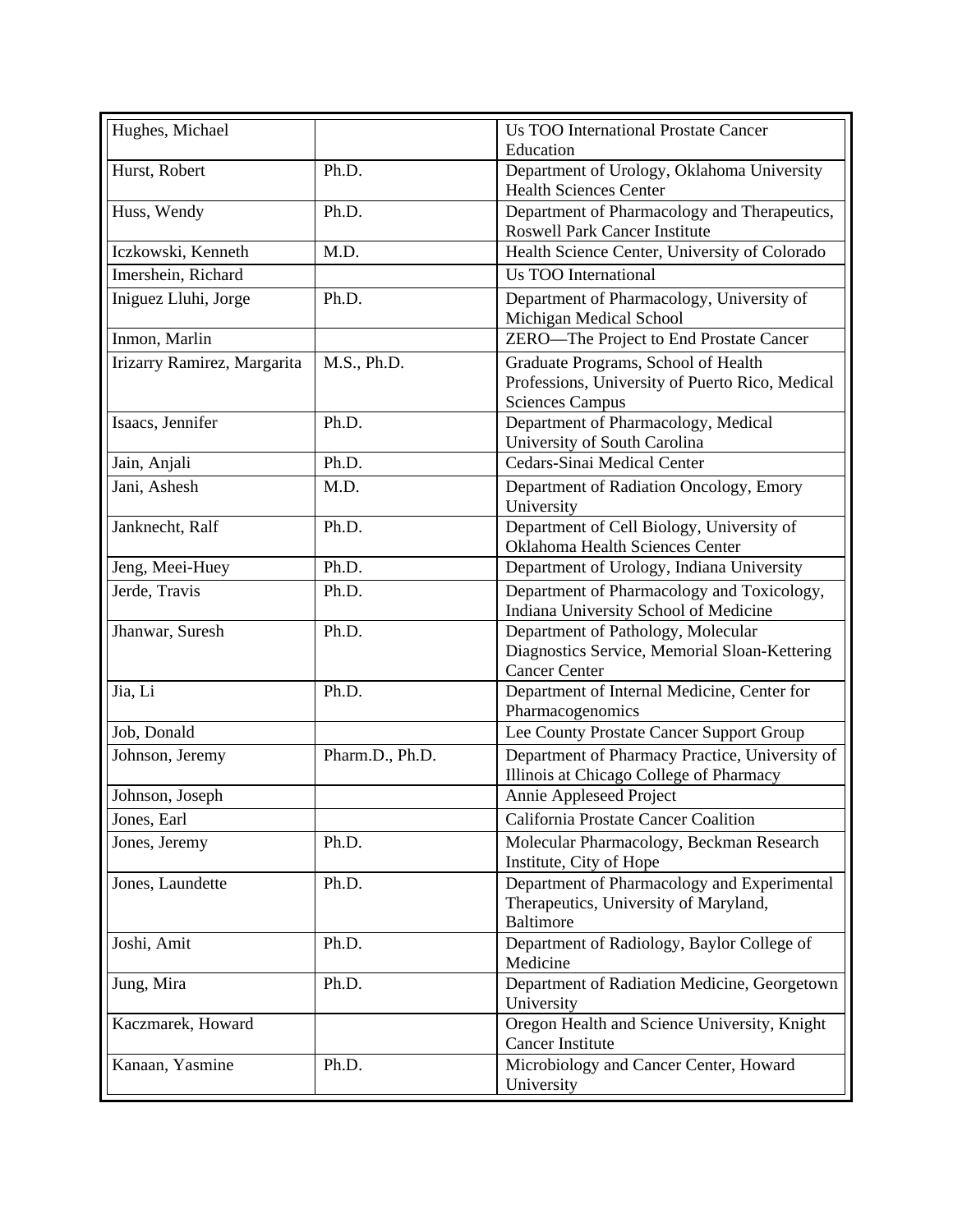| Kao, Chinghai         | Ph.D.         | Department of Urology, Indiana University                                                 |
|-----------------------|---------------|-------------------------------------------------------------------------------------------|
| Karan, Dev            | Ph.D.         | Department of Urology, University of Kansas                                               |
|                       |               | <b>Medical Center</b>                                                                     |
| Kasid, Usha           | Ph.D.         | Department of Radiation Medicine and                                                      |
|                       |               | Biochemistry and Mole and Cell Biology,                                                   |
|                       |               | Georgetown University                                                                     |
| Katiyar, Santosh      | Ph.D.         | Department of Dermatology and Comprehensive                                               |
|                       |               | Cancer Center, University of Alabama at                                                   |
| Kearns, James         |               | Birmingham, School of Medicine<br>Virginia Prostate Cancer Coalition                      |
| Keller, Evan          | Ph.D., D.V.M. | Department of Urology, University of Michigan                                             |
|                       |               |                                                                                           |
| Keller, Jonathan      | Ph.D.         | Center for Cancer Research, Laboratory of<br>Cancer Prevention, National Cancer Institute |
|                       |               | (NCI), NIH                                                                                |
| Khan, Shafiq          | Ph.D.         | Department of Biological Sciences, Clark                                                  |
|                       |               | <b>Atlanta University</b>                                                                 |
| Kiertscher, Sylvia    | Ph.D.         | Department of Medicine, University of                                                     |
|                       |               | California, Los Angeles David Geffen School of                                            |
|                       |               | Medicine                                                                                  |
| Kim, Hyeong-Reh       | Ph.D.         | Department of Pathology, Wayne State                                                      |
|                       |               | University                                                                                |
| Kim, Isaac            | M.D., Ph.D.   | Department of Urologic Oncology, The Cancer                                               |
|                       |               | Institute of New Jersey                                                                   |
| Kimmons, Willie       |               | <b>American Cancer Society</b>                                                            |
| Kinders, Robert       | Ph.D.         | Laboratory of Human Toxicology and<br>Pharmacology, NCI-Frederick                         |
| Klibanov, Alexander   | Ph.D.         | Department of Medicine, University of Virginia                                            |
| Klyushnenkova, Elena  | Ph.D.         | Department of Surgery, University of Maryland                                             |
| Koeneman, James       |               | <b>Us TOO International</b>                                                               |
| Kolenko, Vladimir     | M.D., Ph.D.   | Fox Chase Cancer Center                                                                   |
| Koochekpour, Shahriar | M.D., Ph.D.   | Department of Cancer Genetics, Roswell Park                                               |
|                       |               | <b>Cancer Institute</b>                                                                   |
| Kortylewi, Janina     | Ph.D.         | Department of Radiation Oncology, University                                              |
|                       |               | of Nebraska Medical Center                                                                |
| Kothari, Manish       | Ph.D.         | Mytrus, Inc.                                                                              |
| Koul, Hari            | Ph.D.         | Department of Urology-Surgery, University of                                              |
|                       |               | Colorado at Denver and Health Sciences Center                                             |
| Kozlowski, Piotr      | Ph.D.         | Department of Radiology/Urologic Sciences,                                                |
|                       |               | Vancouver Prostate Centre                                                                 |
| Kridel, Steven        | Ph.D.         | Department of Cancer Biology, Wake Forest                                                 |
|                       |               | University School of Medicine                                                             |
| Kripfgans, Oliver     | Ph.D.         | Department of Radiology and Applied Physics<br>Program, University of Michigan Medical    |
|                       |               | Center                                                                                    |
| Krolewski, John       | M.D., Ph.D.   | Department of Pathology and Laboratory                                                    |
|                       |               | Medicine, University of California, Irvine                                                |
| Krupinski, Elizabeth  | Ph.D.         | Department of Radiology, University of Arizona                                            |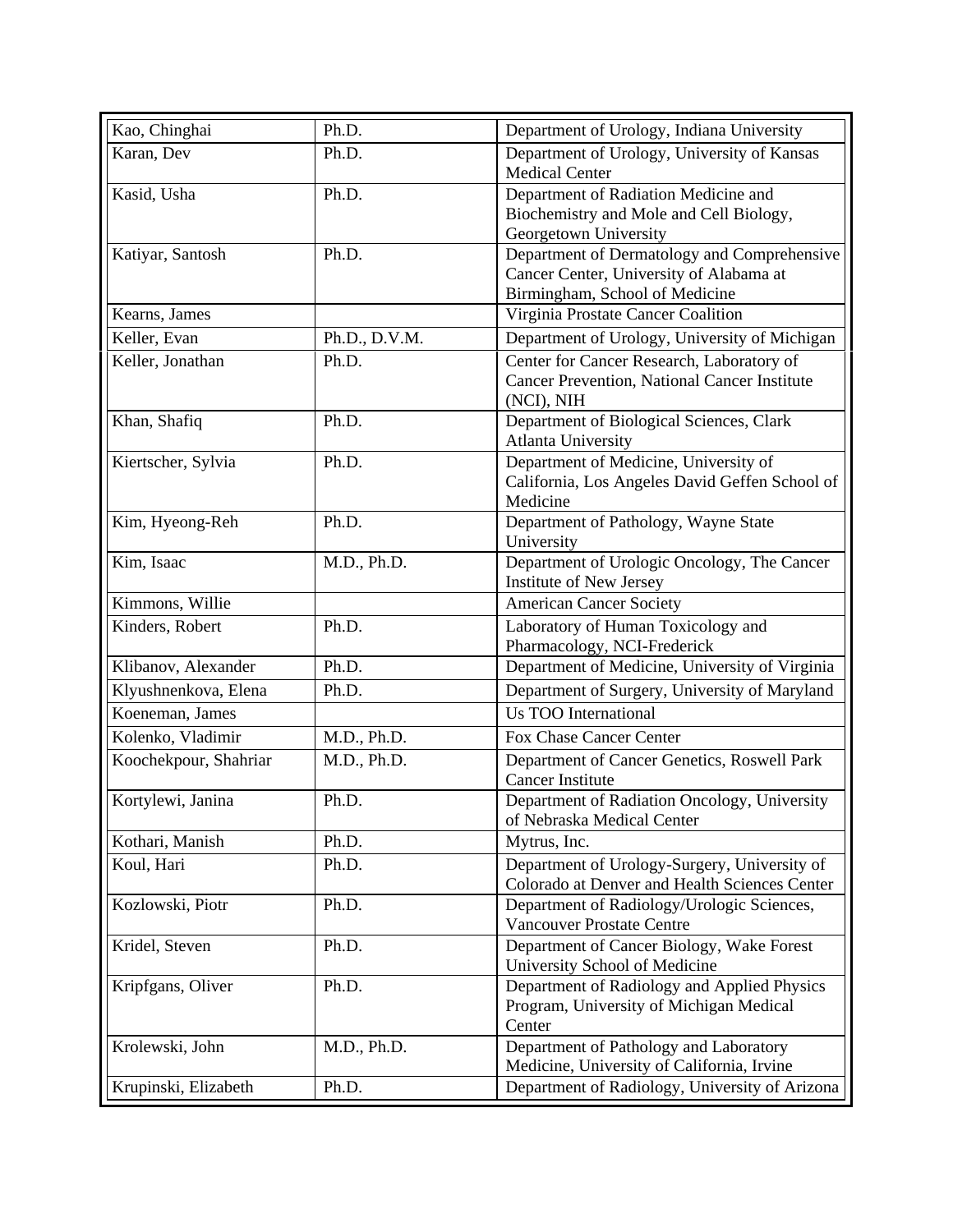| Kulkarni, Prakash         | Ph.D.       | Department of Urology, The Johns Hopkins<br>University                                                        |
|---------------------------|-------------|---------------------------------------------------------------------------------------------------------------|
| Kumar, Addanki            | Ph.D.       | Department of Urology, University of Texas<br>Health Science Center at San Antonio                            |
| Kumar, Chandan            | Ph.D.       | Department of Pathology & Michigan Center for<br>Translational Pathology, University of Michigan              |
| Kumar, Nagi               | Ph.D.       | Department of Population Sciences, Moffitt<br><b>Cancer Center</b>                                            |
| Kumar, Parvesh            | M.D.        | Department of Radiation Oncology, University<br>of Kansas School of Medicine                                  |
| Kumar, Raj                | Ph.D.       | Department of Basic Sciences, The<br><b>Commonwealth Medical College</b>                                      |
| Kumar, Vijay              | Ph.D.       | Research Department, VA Western New York<br><b>Health Care System</b>                                         |
| Kungel, Terrence          |             | Maine Coalition to Fight Prostate Cancer                                                                      |
| Kurt, Robert              | Ph.D.       | Department of Biology, Lafayette College                                                                      |
| Kwabi-Addo, Bernard       | Ph.D.       | Department of Medicine, Howard University                                                                     |
| Lafrado, Louis            | Ph.D.       | L&D Associates Consulting Group, Inc.                                                                         |
| LaHann, Thomas            | Ph.D.       | Science Applications International Corporation<br>(SAIC)                                                      |
| Lamango, Nazarius         | Ph.D.       | College of Pharmacy and Pharmaceutical<br>Sciences, Florida A&M University                                    |
| Lamb, Dolores             | Ph.D.       | Departments of Urology and Molecular and<br>Cellular Biology, Baylor College of Medicine                      |
| Langer, Mark              | M.D.        | Department of Radiation Oncology, Indiana<br>University, School of Medicine                                   |
| Langton Webster, Beatrice | Ph.D.       | Department of Research and Development,<br><b>Cancer Targeted Technology</b>                                  |
| Laton-Taylor, Richard     |             | Longwood Medical Area Prostate Cancer<br><b>Support Group</b>                                                 |
| Leach, Robin              | Ph.D.       | Department of Cellular and Structural Biology,<br>University of Texas Health Science Center at<br>San Antonio |
| Lee, Betty                | Ph.D.       | Bureau of Industry and Security, U.S.<br>Department of Commerce                                               |
| Lee, Chung                | Ph.D.       | Department of Urology, Northwestern<br>University Feinberg School of Medicine                                 |
| Lee, Peng                 | M.D., Ph.D. | Department of Pathology, New York University<br>School of Medicine                                            |
| Lee, Zhenghong            | Ph.D.       | Department of Radiology, Case Western<br><b>Reserve University</b>                                            |
| Leipold, Kent Taylor      |             | <b>Us TOO International</b>                                                                                   |
| Lernhardt, Waldemar       | Ph.D.       | Proveri, Inc.                                                                                                 |
| Levenson, Anait           | M.D., Ph.D. | Department of Pathology and Biochemistry,                                                                     |
|                           |             | University of Mississippi Medical Center,<br><b>Cancer Institute</b>                                          |
| Levine, Alice             | M.D.        | Department of Medicine-Endocrinology, Mount<br>Sinai Medical Center                                           |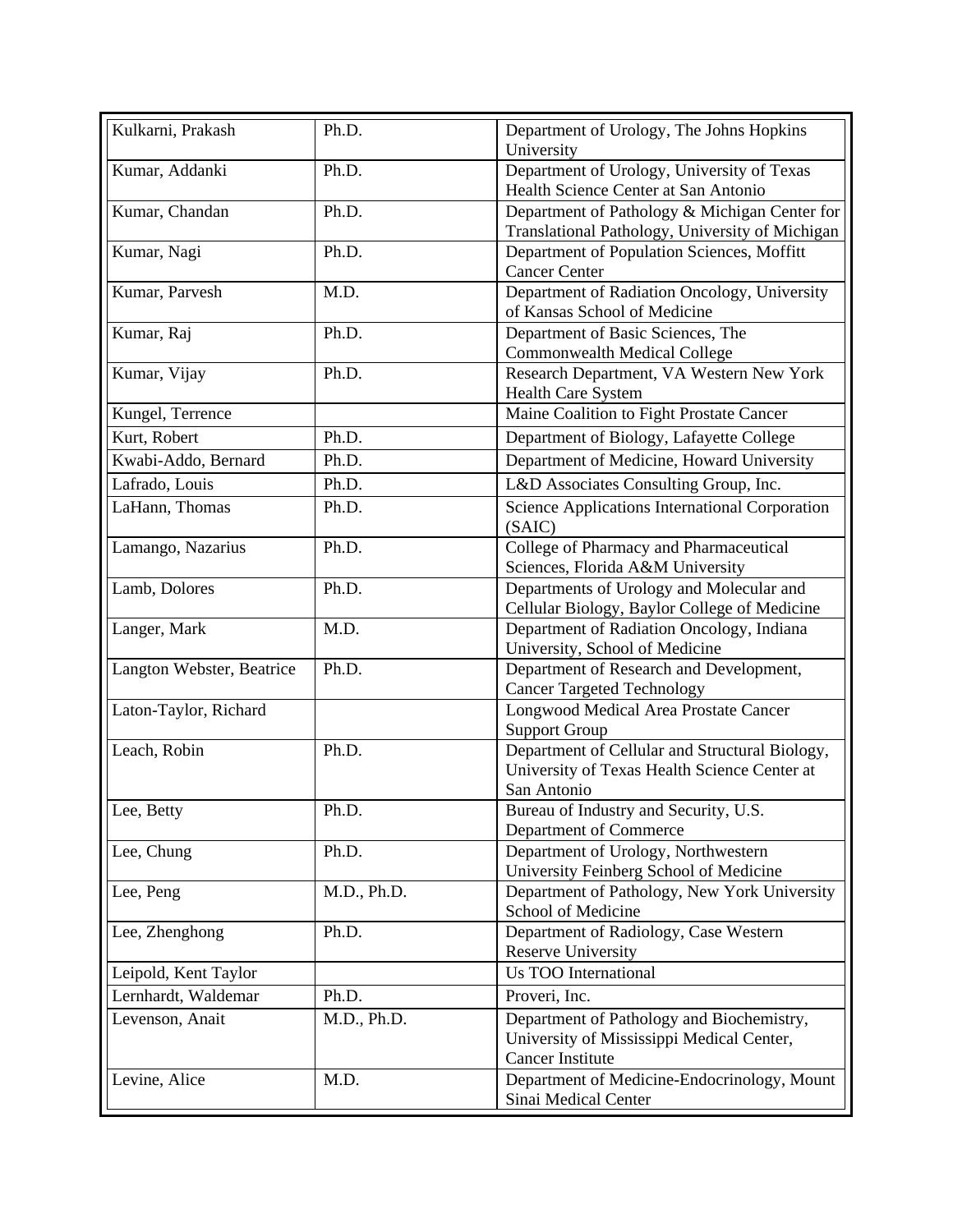| Lewandowski, Robert      |               | Department of Radiology, Northwestern                                              |
|--------------------------|---------------|------------------------------------------------------------------------------------|
|                          |               | Memorial Hospital                                                                  |
| Lewis, Lionel            | M.D., M.A.    | Departments of Medicine & Pharmacology and                                         |
|                          |               | Toxicology, Dartmouth College                                                      |
| Li, Benyi                | M.D., Ph.D.   | Department of Urology, University of Kansas<br><b>Medical Center</b>               |
| Li, Long-Cheng           | M.D.          | Department of Urology, University of                                               |
|                          |               | California, San Francisco                                                          |
| Li, Xiong                | M.D., Ph.D.   | Maine Institute for Human Genetics and Health                                      |
| $\overline{Li}$ , Yonghe | Ph.D.         | Department of Biochemistry and Molecular                                           |
|                          |               | Biology, Southern Research Institute                                               |
| Liang, Jun               | Ph.D.         | Departments of Chemistry and Chemical                                              |
|                          |               | Biology, Stevens Institute of Technology                                           |
| Lilly, Michael           | M.D.          | Department of Medicine, Division of                                                |
|                          |               | Hematology-Oncology, University of                                                 |
|                          |               | California, Irvine                                                                 |
| Lin, Young               | D.V.M., Ph.D. | Department of Veterinary Biosciences, Ohio<br><b>State University</b>              |
|                          |               |                                                                                    |
| Liu, Xiang               | M.D., Ph.D.   | Department of Microbiology and Immunology,<br>Medical University of South Carolina |
| Lnu, Sooryanarayana      | Ph.D.         | Department of Translational Pathology,                                             |
|                          |               | University of Michigan                                                             |
| Locker, Joseph           | M.D., Ph.D.   | Department of Pathology, Albert Einstein                                           |
|                          |               | College of Medicine                                                                |
| Logan, Susan             | Ph.D.         | Department of Urology and Pharmacology, New                                        |
|                          |               | York University School of Medicine                                                 |
| Lokeshwar, Balakrishna   | Ph.D.         | Department of Urology, University of Miami,                                        |
|                          |               | School of Medicine                                                                 |
| Lopez, Richard           | M.D.          | Department of Medicine, Division of                                                |
|                          |               | Hematology and Oncology, University of                                             |
|                          |               | Alabama at Birmingham                                                              |
| Lu, Mei                  | Ph.D.         | Department of Biostatistics and Research                                           |
|                          |               | Epidemiology, Henry Ford Hospital                                                  |
| Lu, Michael              | Ph.D.         | Department of Biomedical Science, Florida<br><b>Atlantic University</b>            |
|                          |               |                                                                                    |
| Lu, Shan                 | Ph.D.         | Department of Pathology and Laboratory<br>Medicine, University of Cincinnati       |
| Lubaroff, David          | Ph.D.         | Department of Urology, University of Iowa                                          |
| Luo, Jianhua             | M.D., Ph.D.   | Department of Pathology, University of                                             |
|                          |               | Pittsburgh                                                                         |
| Luo, Jun                 | Ph.D.         | Department of Urology, Johns Hopkins                                               |
|                          |               | University                                                                         |
| Lupold, Shawn            | Ph.D.         | Department of Urology, Johns Hopkins                                               |
|                          |               | University School of Medicine                                                      |
| Lushell, Robert          |               | Malecare                                                                           |
| Ly, Hinh                 | Ph.D.         | Department of Pathology and Laboratory                                             |
|                          |               | Medicine, Emory University                                                         |
| Ma, Dangshe              | Ph.D.         | Pfizer Inc.                                                                        |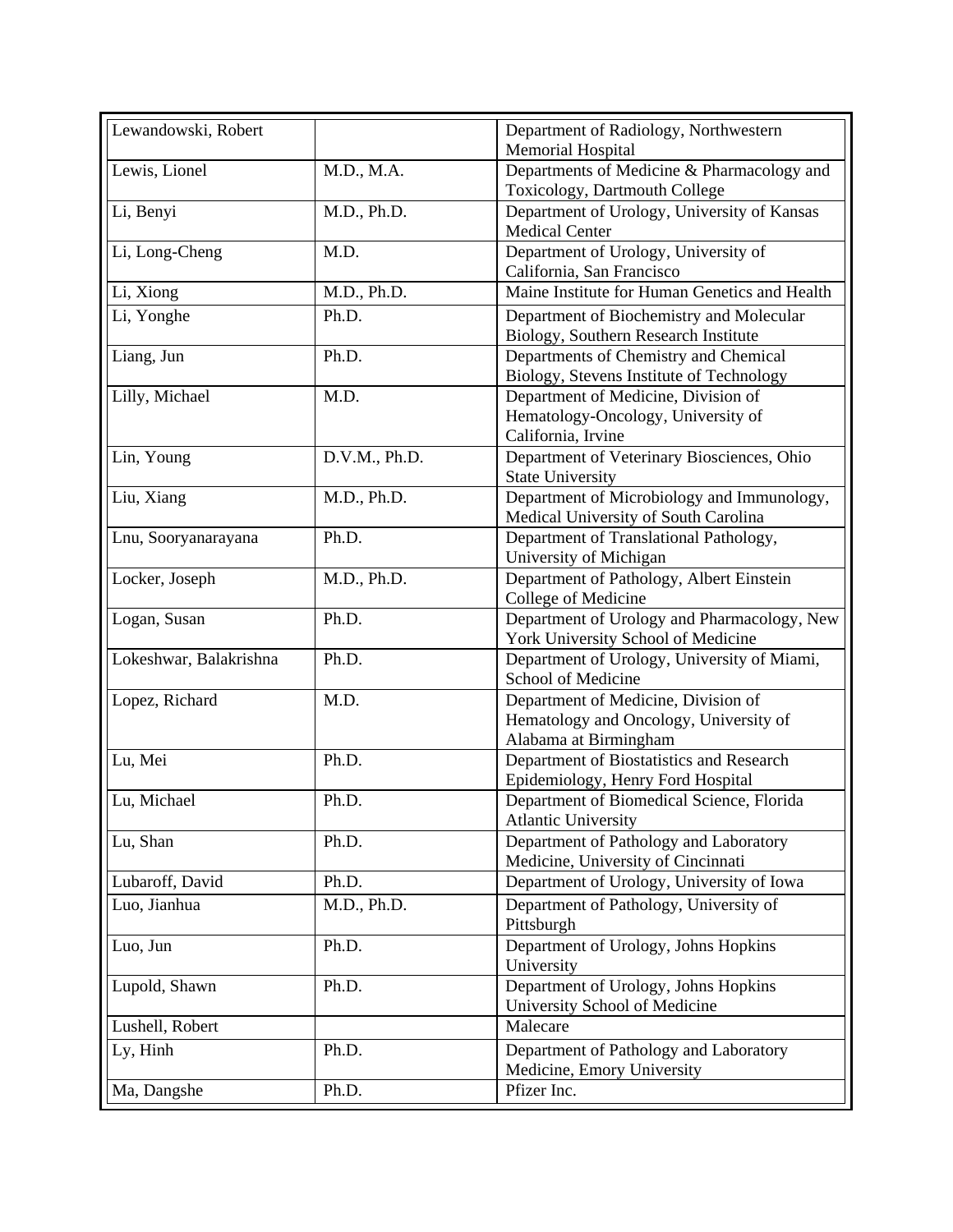| Ma, Jing            | M.D., Ph.D.       | Department of Medicine, Brigham and Women's<br>Hospital and Harvard Medical School                                    |
|---------------------|-------------------|-----------------------------------------------------------------------------------------------------------------------|
| Ma, Lijun           | Ph.D.             | Department of Radiation Oncology, University<br>of California, San Francisco                                          |
| Ma, Lixin           | Ph.D.             | Department of Radiology, University of<br>Missouri, Columbia                                                          |
| Madalengoitia, Jose | Ph.D.             | Department of Chemistry, University of<br>Vermont                                                                     |
| Mahajan, Nupam      | Ph.D.             | Drug Discovery Department, Moffitt Cancer<br>Center                                                                   |
| Mahato, Ram         | Ph.D.             | Department of Pharmaceutical Sciences,<br>University of Tennessee Health Science Center                               |
| Maher, Christopher  | Ph.D.             | Department of Medicine, Washington<br>University                                                                      |
| Maliski, Sally      | Ph.D., R.N., FAAN | School of Nursing, University of California, Los<br>Angeles                                                           |
| Man, Yan-Gao        | M.D., Ph.D.       | Diagnostic and Translational Research Center,<br>Henry Jackson Foundation for the Advancement<br>of Military Medicine |
| Mantulin, William   | Ph.D.             | Beckman Laser Institute, University of<br>California, Irvine                                                          |
| Marcelli, Marco     | M.D.              | Department of Medicine, Baylor College of<br>Medicine-VA Medical Center                                               |
| Marcus, Jack David  |                   | Us TOO International                                                                                                  |
| Margolis, Daniel    | M.D.              | Department of Radiology, University of<br>California, Los Angeles, David Geffen School<br>of Medicine                 |
| Marker, Paul        | Ph.D.             | Division of Pharmaceutical Sciences, University<br>of Wisconsin-Madison                                               |
| Martignetti, John   | M.D., Ph.D.       | Department of Human Genetics, Pediatrics and<br>Cancer Center, Mount Sinai School of Medicine                         |
| Martin, Damali      | Ph.D., M.P.H.     | Cancer Control and Population Sciences,<br><b>National Cancer Institute</b>                                           |
| Mathews, Theodore   |                   | Man to Man, Akron, Ohio                                                                                               |
| Matsunaga, Terry    | Ph.D., Pharm.D.   | Department of Radiology, University of Arizona                                                                        |
| Matsuyama, Shigemi  | D.V.M., Ph.D.     | Department of Medicine, Case Western Reserve<br>University                                                            |
| McAleavey, Stephen  | Ph.D.             | Department of Biomedical Engineering,<br>University of Rochester                                                      |
| McCubrey, James     | Ph.D.             | Department of Microbiology and Immunology,<br>East Carolina University Brody School of<br>Medicine                    |
| McGoron, Anthony    | Ph.D.             | Department of Biomedical Engineering, Florida<br><b>International University</b>                                      |
| McPhaul, Michael    | M.D.              | Department of Internal Medicine, University of<br>Texas, Southwestern                                                 |
| Mehta, Rajeshwari   | Ph.D.             | Department of Molecular<br>Biology/Microbiology, IIT Research Institute                                               |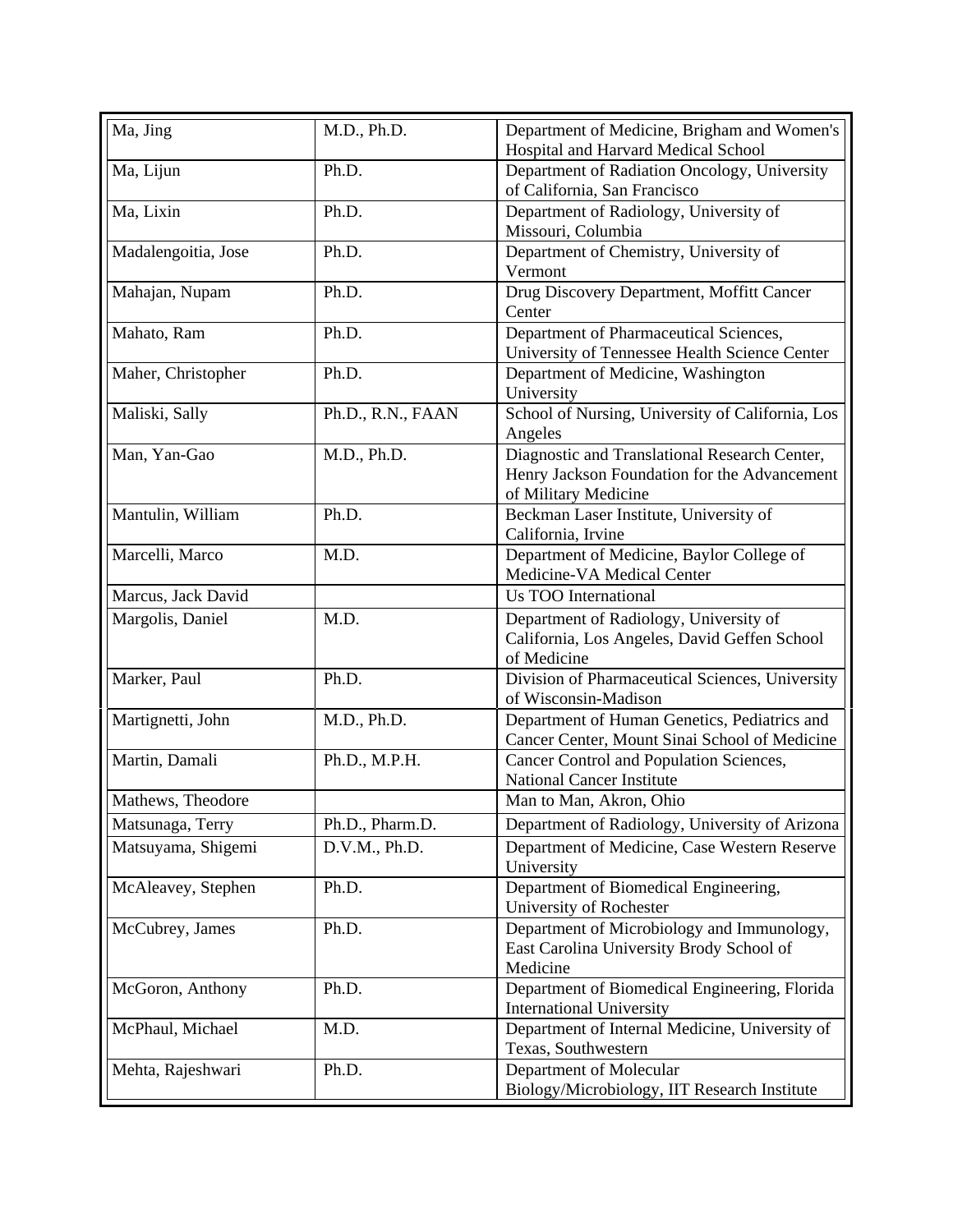| Meier, Kathryn       | Ph.D.       | Department of Nutrition and Exercise<br>Physiology, Washington State University                                             |
|----------------------|-------------|-----------------------------------------------------------------------------------------------------------------------------|
| Meng, Maxwell        | M.D.        | Department of Urology, University of<br>California, San Francisco                                                           |
| Merkle, Carolyn      | Ph.D., R.N. | College of Nursing, University of Arizona                                                                                   |
| Messerle, Louis      | Ph.D.       | Department of Chemistry, University of Iowa                                                                                 |
| Meuillet, Emmanuelle | Ph.D.       | Department of Nutritional Sciences, University<br>of Arizona                                                                |
| Miller, Alexandra    | Ph.D.       | Department of Radiation Biology, Uniformed<br>Services University of the Health Sciences                                    |
| Miller, David        |             | <b>Us TOO International</b>                                                                                                 |
| Miranti, Cindy       | Ph.D.       | Laboratory of Integrin Signaling and<br>Tumorigenesis, Van Andel Research Institute                                         |
| Miyamoto, Hiroshi    | M.D., Ph.D. | Department of Pathology and Laboratory<br>Medicine, University of Rochester School of<br>Medicine and Dentistry             |
| Mizue, Hiro          |             | Us Too, Hawaii Prostate Cancer Coalition                                                                                    |
| Moadel, Renee        | M.D.        | Department of Nuclear Medicine, Montefiore<br>Medical Center, Albert Einstein College of<br>Medicine                        |
| Mohapatra, Durga     | Ph.D.       | Department of Pharmacology, University of<br>Iowa, Roy J. and Lucille A. Carver College of<br>Medicine                      |
| Monaco, James        | Ph.D.       | Department of Biomedical Engineering, Rutgers<br>University                                                                 |
| Montgomery, Robert   | M.D.        | Department of Medical Oncology, University of<br>Washington                                                                 |
| Moon, Peter          |             | Us Too, Richmond Prostate Cancer Support<br>Group                                                                           |
| Moore, V. Ed         |             | <b>Arkansas Prostate Cancer Foundation</b>                                                                                  |
| Moreno, Carlos       | Ph.D.       | Department of Pathology and Laboratory<br>Medicine, Emory University                                                        |
| Morris, Patricia     | Ph.D.       | Department of Population Council. The<br>Rockefeller University                                                             |
| Morton, Ronald       | Jr., M.D.   | GTx, Inc.                                                                                                                   |
| Most, David          |             | Health Information Research, Inc.(a 501c3)                                                                                  |
| Mudryj, Maria        | Ph.D.       | Department of Medical Microbiology and<br>Immunology, University of California, Davis                                       |
| Nanda, Navreet       | Ph.D.       | Last Institution: National Institutes of Health                                                                             |
| Narla, Goutham       | M.D., Ph.D. | Department of Medicine, Genetics and Genomic<br>Sciences, Mount Sinai School of Medicine,<br><b>Icahn Medical Institute</b> |
| Navone, Nora         | M.D., Ph.D. | Department of Genitourinary Medical<br>Oncology, M. D. Anderson Cancer Center                                               |
| Nawaz, Zafar         | Ph.D.       | Department of Biochemistry and Molecular<br>Biology, University of Miami School of<br>Medicine                              |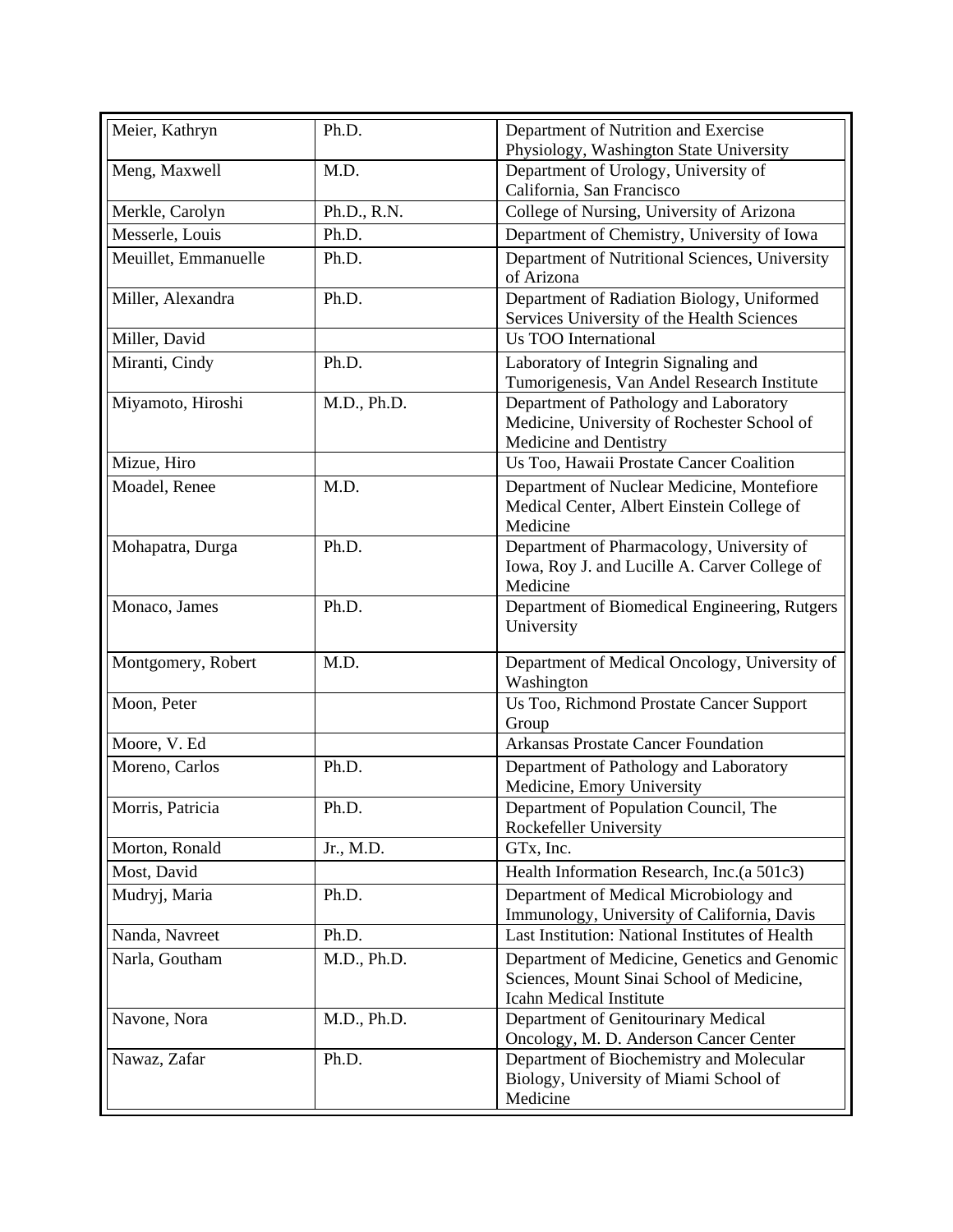| Nelson, Colleen               | Ph.D.           | Institute of Health and Biomedical Innovation,<br>Queensland University of Technology         |
|-------------------------------|-----------------|-----------------------------------------------------------------------------------------------|
| Nettles, Kendall              | Ph.D.           | Department of Biomedical Research, The<br>Scripps Research Institute                          |
| Neugut, Alfred                | M.D., Ph.D.     | Departments of Medicine and Epidemiology,<br>Columbia University                              |
| Neuhausen, Susan              | Ph.D.           | Department of Population Sciences, The<br>Beckman Research Institute of the City of Hope      |
| Nikolovska-Coleska,<br>Zaneta | Ph.D.           | Department of Pathology, University of<br>Michigan, Medical School                            |
| Njar, Vincent                 | Ph.D.           | Department of Pharmaceutical Sciences,<br>Thomas Jefferson University                         |
| Nordeen, Steven               | Ph.D.           | Department of Pathology, University of<br>Colorado, Denver                                    |
| Norris, James                 | Ph.D.           | Department of Microbiology and Immunology,<br>Medical University of South Carolina            |
| Nunez, Nomeli                 | Ph.D.           | University of Texas at Austin                                                                 |
| Odedina, Folakemi             | Ph.D.           | Department of Urology, University of Florida                                                  |
| Odero Marah, Valerie          | Ph.D.           | Department of Biological Sciences, Clark<br><b>Atlanta University</b>                         |
| Oh, Youngman                  | Ph.D.           | Department of Pathology, Virginia<br>Commonwealth University                                  |
| O'Keefe, Denise               | Ph.D.           | Department of Urology, University of Pittsburgh                                               |
| Oliver, JoAnn                 | Ph.D., R.N.     | Capstone College of Nursing, University of<br>Alabama                                         |
| Ononiwu, Innocent             | B.Pharm., Ph.D. | Department of Pharmacy and Health<br>Professions, Elizabeth City State University             |
| Pal, Sumanta                  | M.D.            | Department of Medical Oncology and<br>Therapeutics Research, City of Hope                     |
| Palakurthi, Srinath           | Ph.D.           | Rangel College of Pharmacy, Texas A&M<br><b>Health Science Center</b>                         |
| Pan, Dongfeng                 | Ph.D.           | Department of Radiology, University of<br>Virginia                                            |
| Paner, Gladell                | M.D.            | Departments of Pathology & Urology,<br>University of Chicago Medical Center                   |
| Parsons, J. Kellogg           | M.D., M.H.S.    | Department of Surgery, Moores University of<br>California, San Diego Cancer Center            |
| Paunesku, Tatjana             | Ph.D.           | Department of Radiation Oncology,<br>Northwestern University                                  |
| Peehl, Donna                  | Ph.D.           | Department of Urology, Stanford University<br><b>Medical Center</b>                           |
| Perez-Stable, Carlos          | Ph.D.           | Department of Medicine /Endocrinology, Miami<br>VA Medical Center                             |
| Petricoin, Emanuel            | III, Ph.D.      | Center for Applied Proteomics and Molecular<br>Medicine, George Mason University              |
| Petroff, Brian                | D.V.M., Ph.D.   | Department of Molecular and Integrative<br>Physiology, University of Kansas Medical<br>Center |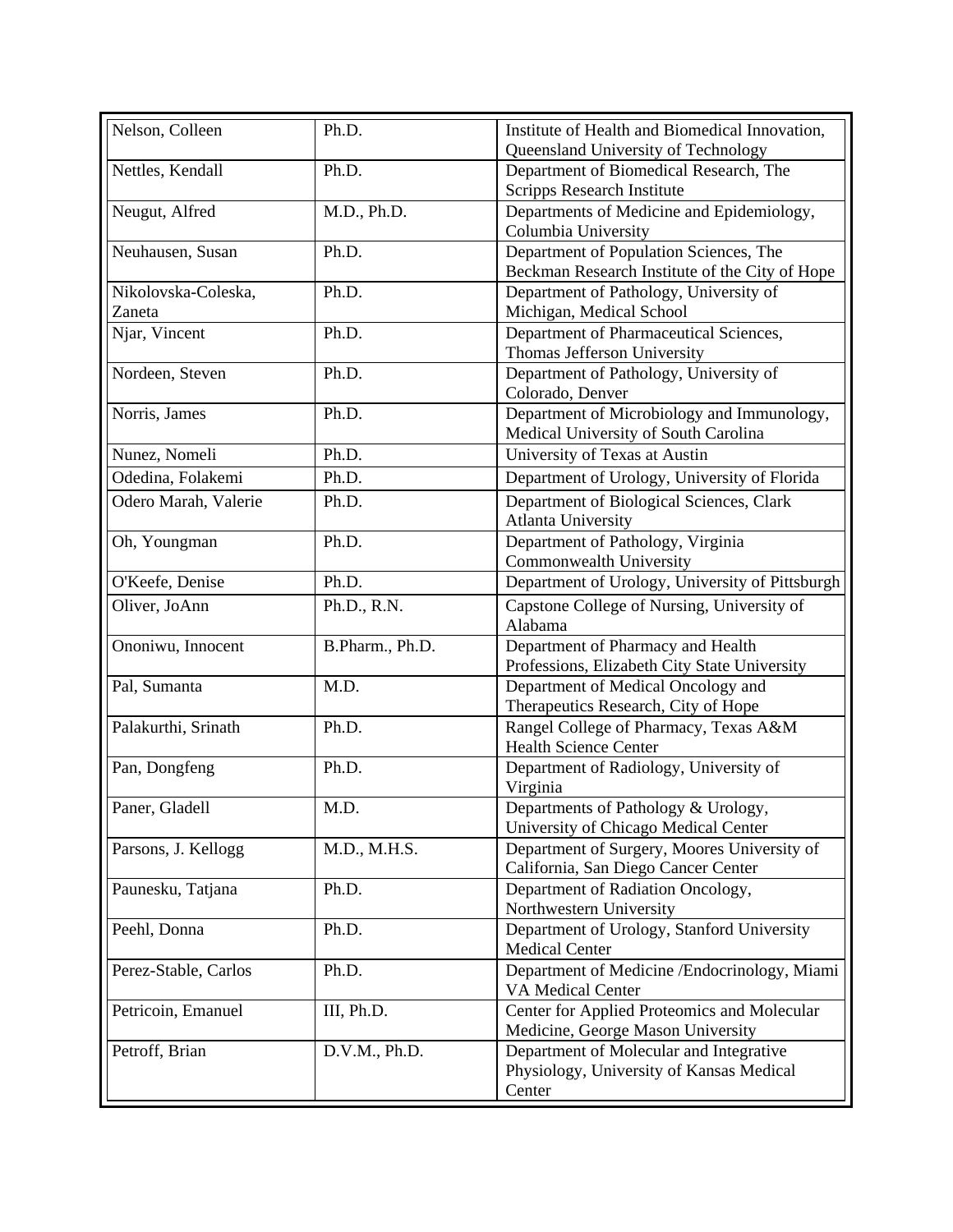| Petrovics, Gyorgy  | Ph.D.        | <b>USUHS</b>                                                                                                          |
|--------------------|--------------|-----------------------------------------------------------------------------------------------------------------------|
| Pfarr, Curt        | Ph.D.        | Department of Medical Education, Paul L.                                                                              |
|                    |              | Foster School of Medicine                                                                                             |
| Pflug, Beth        | Ph.D.        | Department of Medicine, Indiana University                                                                            |
| Phillips, Mark     | Ph.D.        | Department of Radiation Oncology, University<br>of Washington Medical Center                                          |
| Plymate, Stephen   | M.D.         | Department of Medicine, University of<br>Washington                                                                   |
| Podgorski, Izabela | Ph.D.        | Department of Pharmacology, Wayne State<br>University, School of Medicine                                             |
| Popejoy, Michael   |              | Us TOO Charlotte, NC, Chapter                                                                                         |
| Prochownik, Edward | M.D., Ph.D.  | Department of Hematology/Oncology,<br>Children's Hospital of Pittsburgh                                               |
| Pynn, Craig        |              | Malecare                                                                                                              |
| Qian, David        | Ph.D.        | Department of Hematology Medical Oncology,<br>Oregon Health and Science University                                    |
| Qiu, Ji            | Ph.D.        | Biodesign Institute, Arizona State University                                                                         |
| Qiu, Yun           | Ph.D.        | Department of Pharmacology and Experimental<br>Therapeutics, University of Maryland School of<br>Medicine             |
| Quinn, Thomas      | Ph.D.        | Department of Biochemistry, University of<br>Missouri                                                                 |
| Raj, Ganesh        | M.D., Ph.D.  | Department of Urology, UT Southwestern<br>Medical Center at Dallas                                                    |
| Rana, Ajay         | Ph.D.        | Department of Pharmacology, Loyola<br><b>University Medical Center</b>                                                |
| Rasheed, Jamal     |              | <b>Us TOO International</b>                                                                                           |
| Ray, Ratna         | Ph.D.        | Department of Pathology, Saint Louis<br>University                                                                    |
| Reddy, Prem-Veer   | Ph.D.        | Vattikuti Urology Institute, Henry Ford Health<br>System                                                              |
| Rege, Kaushal      | Ph.D.        | School for Engineering of Matter, Transport and<br>Energy, Arizona State University                                   |
| Rickman, David     | Ph.D.        | Department of Pathology and Laboratory<br>Medicine, Weill Cornell Medical College                                     |
| Rieder, James      |              | <b>Us TOO International</b>                                                                                           |
| Riobo, Natalia     | Ph.D.        | Department of Biochemistry and Molecular<br>Biology, Thomas Jefferson University                                      |
| Rohr, Jurgen       | Ph.D.        | Department of Pharmaceutical Sciences,<br>Division of Drug Discovery, University of<br>Kentucky, College of Pharmacy  |
| Rosbury, Blake     |              | Friend For Life                                                                                                       |
| Rosser, Charles    | M.D., M.B.A. | Department of Urology, Section of Urologic<br>Oncology, M. D. Anderson Cancer<br>Center/University of Central Florida |
| Said, Neveen       | M.D., Ph.D.  | Department of Urology, University of Virginia<br>School of Medicine                                                   |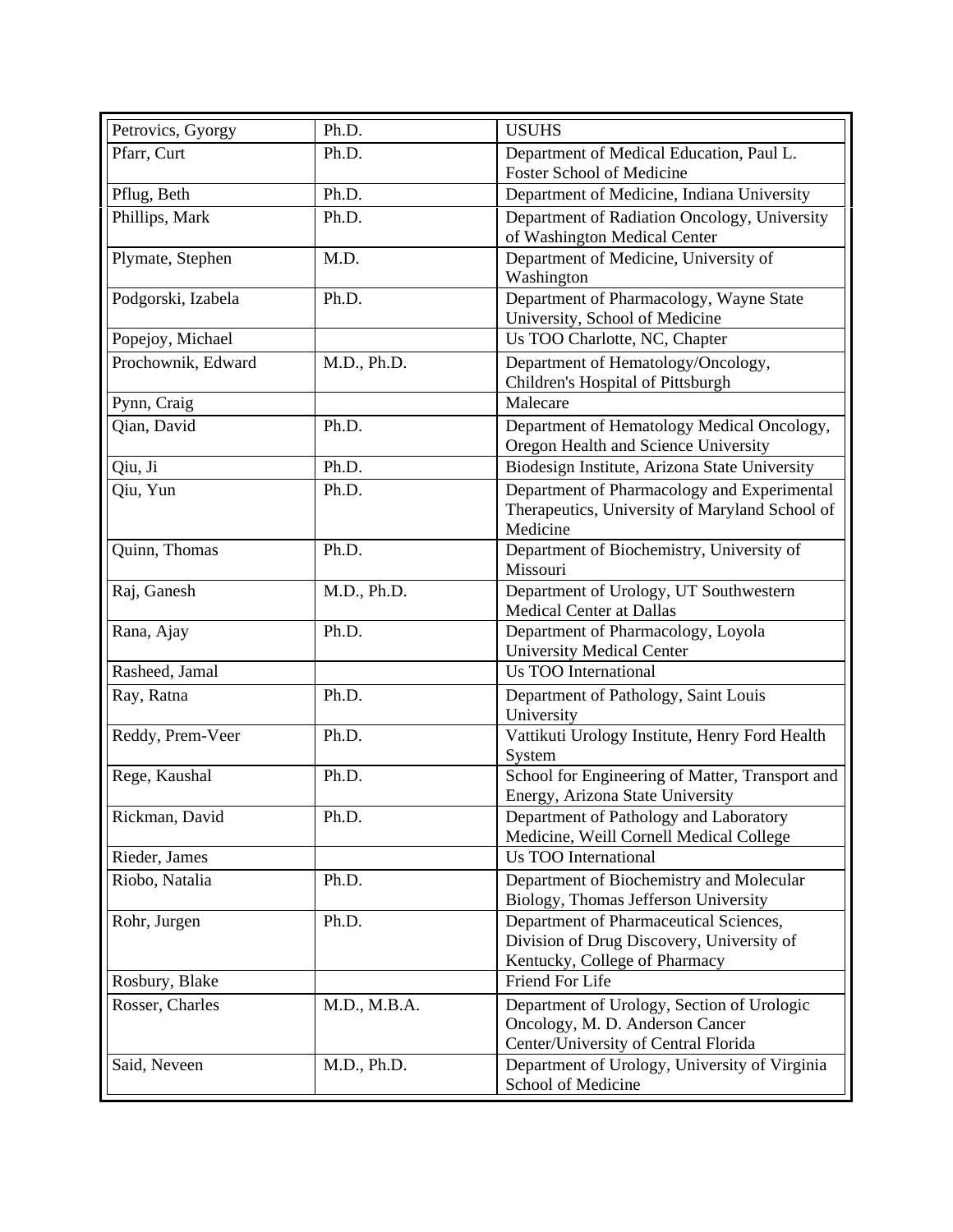| Salem, Aliasger      | Ph.D.         | Department of Pharmaceutics, University of<br>Iowa                                                                                   |
|----------------------|---------------|--------------------------------------------------------------------------------------------------------------------------------------|
| Sang, Qing Xiang     | Ph.D.         | Departments of Chemistry and Biochemistry,<br>Florida State University                                                               |
| Satterwhite, Richard |               | <b>Roswell Park Cancer Institute</b>                                                                                                 |
| Saxena, Neeraj       | Ph.D.         | Department of Medicine, University of<br>Maryland Baltimore, School of Medicine                                                      |
| Scarpinato, Karin    | Ph.D.         | Department of Pathology, Georgia Southern<br>University                                                                              |
| Schneider, Barbara   | Ph.D.         | Department of Medicine, Vanderbilt University<br><b>Medical Center</b>                                                               |
| Schverak, Robert     |               | <b>American Cancer Society</b>                                                                                                       |
| Sehgal, Inder        | D.V.M., Ph.D. | Comparative Biomedical Sciences, Louisiana<br>State University School of Veterinary Medicine                                         |
| Seidel, William      |               | <b>Us TOO International</b>                                                                                                          |
| Seo, Youngho         | Ph.D.         | Department of Radiology and Biomedical<br>Imaging, University of California, San<br>Francisco                                        |
| Seth, Arun           | Ph.D.         | Department of Anatomic Pathology,<br>Sunnybrook Health Science Center                                                                |
| Sevick-Muraca, Eva   | Ph.D.         | Department of Diagnostic and Interventional<br>Imaging, University of Texas, Health Science<br>Center at Houston                     |
| Shaff, John          |               | Oregon Health and Science University, Knight<br><b>Cancer Institute</b>                                                              |
| Shah, Girish         | Ph.D.         | Department of Pharmaceutical Sciences,<br>University of Louisiana                                                                    |
| Shapiro, Paul        | Ph.D.         | Department of Pharmaceutical Sciences,<br>University of Maryland School of Pharmacy                                                  |
| Sharifi, Nima        | M.D.          | Division of Hematology/Oncology, UT<br>Southwestern Medical Center                                                                   |
| Sharma, Dipali       | Ph.D.         | Department of Oncology, Johns Hopkins<br>University School of Medicine                                                               |
| Sharma, Padmanee     | M.D., Ph.D.   | Department of Genitourinary Medical<br>Oncology, Division of Cancer Medicine, M. D.<br>Anderson Cancer Center of University of Texas |
| Sheikh, M. Saeed     | M.D., Ph.D.   | Department of Pharmacology, SUNY Upstate<br>Medical University                                                                       |
| Shen, Dinggang       | Ph.D.         | Department of Radiology, University of North<br>Carolina-Chapel Hill                                                                 |
| Sheng, Shijie        | Ph.D.         | Department of Pathology, Wayne State<br>University School of Medicine                                                                |
| Shepard, George      |               | Prostate Cancer Coalition of NC (PCCNC)                                                                                              |
| Sherman, Robert      |               | <b>US TOO International</b>                                                                                                          |
| Sherry, Dean         | Ph.D.         | Department of Advance Imaging Research<br>Center, UT Southwestern Medical Center at<br>Dallas                                        |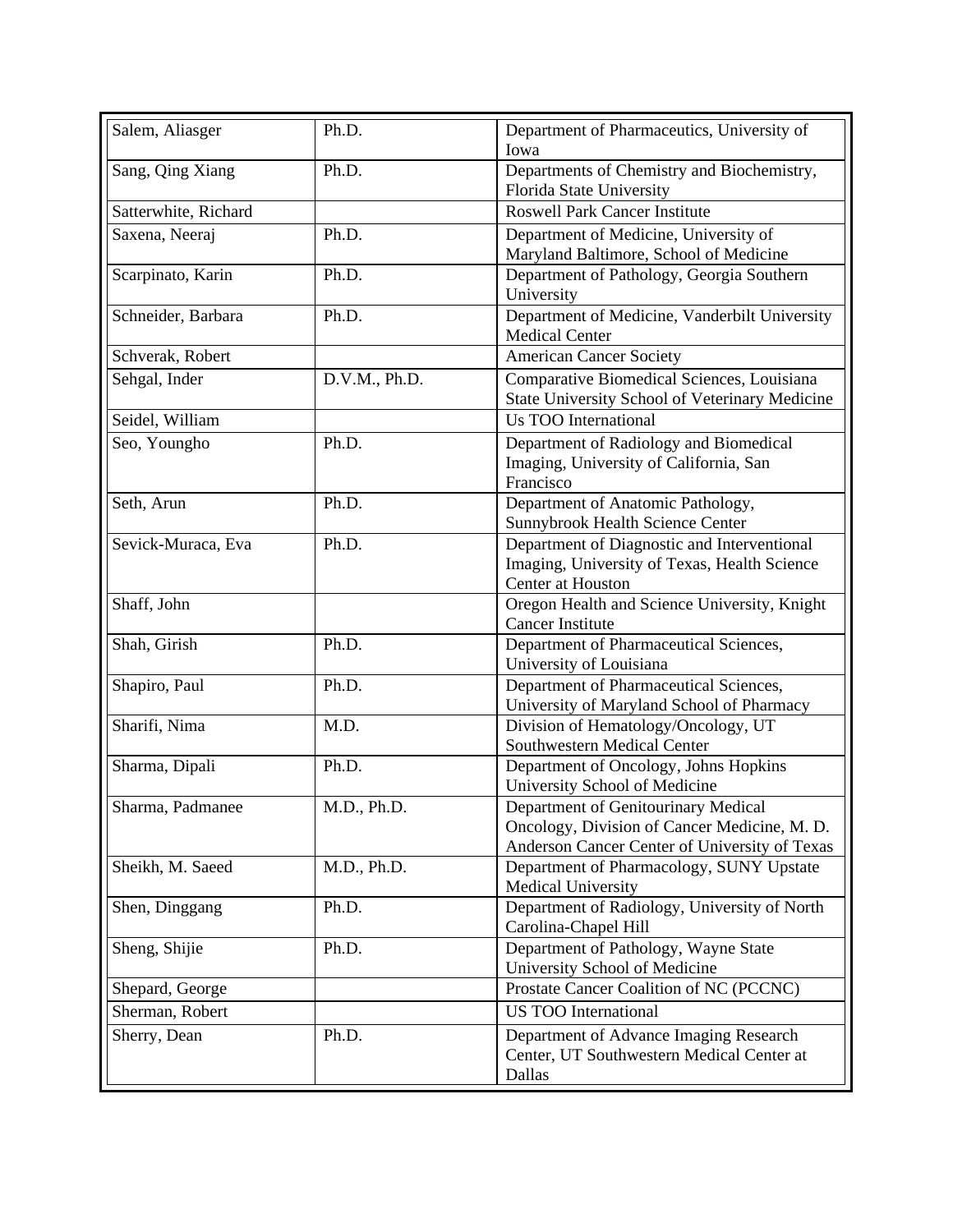| Shi, Yufang             | Ph.D.       | Child Health Institute of New Jersey, University<br>of Medicine & Dentistry of New Jersey             |
|-------------------------|-------------|-------------------------------------------------------------------------------------------------------|
| Shinohara, Mari         | Ph.D.       | Department of Immunology, Duke University                                                             |
|                         |             | School of Medicine                                                                                    |
| Shridhar, Vijayalakshmi | Ph.D.       | Department of Experimental Pathology, Mayo<br>Clinic College of Medicine                              |
| Shukla, Girish          | Ph.D.       | Department of Biology, Cleveland State<br>University                                                  |
| Shukla-Dave, Amita      | Ph.D.       | Departments of Medical Physics and Radiology,<br>Memorial Sloan-Kettering Cancer Center               |
| Sikes, Robert           | Ph.D.       | Department of Biological Sciences, University<br>of Delaware                                          |
| Sillerud, Laurel        | Ph.D.       | Biochemistry and Molecular Biology,<br>University of New Mexico                                       |
| Singh, Ajay             | Ph.D.       | Mitchell Cancer Institute, University of South<br>Alabama                                             |
| Singh, Brij             | Ph.D.       | Department of Biochemistry and Molecular<br>Biology, University of North Dakota                       |
| Singh, Rakesh           | Ph.D.       | Department of Pathology and Microbiology,<br>University of Nebraska Medical Center                    |
| Singh, Shailesh         | Ph.D.       | Department of Microbiology, Biochemistry and<br>Immunology, Morehouse School of Medicine              |
| Singhal, Sharad         | Ph.D.       | Department of Diabetes and Metabolic Disease<br>Research, Beckman Research Institute, City of<br>Hope |
| Sinha, Akhouri          | Ph.D.       | Department of Genetics, Cell Biology and<br>Development, University of Minnesota                      |
| Sinha, Raghu            | Ph.D.       | Department of Biochemistry and Molecular<br>Biology, Penn State College of Medicine                   |
| Sizer, John             |             | St. Joseph's Hospital Us Too Chapter                                                                  |
| Slaton, Joel            | M.D.        | Department of Urologic Surgery, University of<br>Minnesota                                            |
| Smolin, Ira             |             | <b>American Cancer Society</b>                                                                        |
| Sokoloff, Mitchell      | M.D., FACS  | Department of Surgery, Division of Urology,<br>University of Arizona College of Medicine              |
| Solomon, Keith          | Ph.D.       | Department of Orthopedic Surgery, John F.<br><b>Enders Research Laboratories</b>                      |
| Spiegelman, Vladimir    | M.D., Ph.D. | Department of Dermatology, University of<br>Wisconsin Medical School and Public Health                |
| Spielman, Glenn         |             | <b>American Cancer Society</b>                                                                        |
| Spielmann, H. Peter     | Ph.D.       | Department of Molecular and Cellular<br>Biochemistry, University of Kentucky                          |
| Sreekumar, Arun         | Ph.D.       | Department of Molecular and Cellular Biology,<br><b>Baylor College of Medicine</b>                    |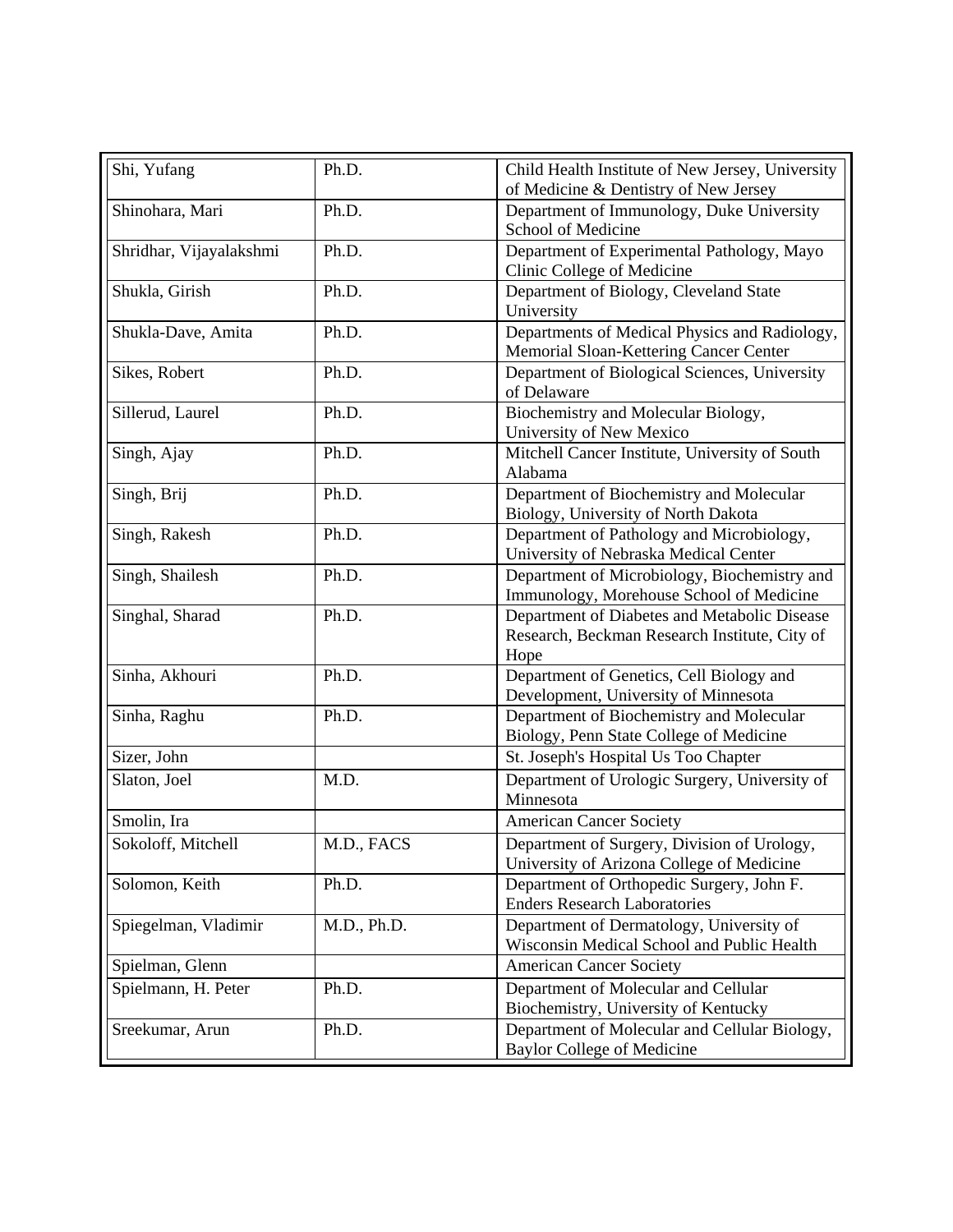| Srivastava, Meera  | Ph.D.         | Department of Anatomy, Physiology and<br>Genetics, Uniformed Services University of the<br><b>Health Sciences</b> |
|--------------------|---------------|-------------------------------------------------------------------------------------------------------------------|
| Srivastava, Sanjay | Ph.D.         | Department of Pharmaceutical Sciences, Texas<br>Tech University Health Sciences Center                            |
| Stark, Jennifer    | Sc.D., M.P.H. | Department of Epidemiology, Harvard School<br>of Public Health                                                    |
| Sterling, Michael  |               | <b>Us TOO International</b>                                                                                       |
| Stevlingson, Bruce |               | <b>Aurora Health Care Cancer Services</b>                                                                         |
| Stewart, LaMonica  | Ph.D.         | Department of Cancer Biology, Meharry<br><b>Medical College</b>                                                   |
| Strom, Sara        | Ph.D.         | Department of Epidemiology, The University of<br>Texas M. D. Anderson Cancer Center                               |
| Sui, Guangchao     | Ph.D.         | Department of Cancer Biology, Wake Forest<br>University School of Medicine                                        |
| Summers, Matthew   | Ph.D.         | Department of Cancer Biology, Lerner Research<br>Institute                                                        |
| Swanson, Todd      | M.D., Ph.D.   | Department of Radiation Oncology, University<br>of Texas Medical Branch                                           |
| Syed, Viqar        | Ph.D.         | Department of Obstetrics and Gynecology,<br>Uniformed Services University of the Health<br>Sciences               |
| Sylvester, Diane   | Ph.D.         | Directorate of Science and Technology, Central<br><b>Intelligence Agency</b>                                      |
| Tagawa, Scott      | M.D.          | Department of Medicine and Urology, Weill<br><b>Cornell Medical College</b>                                       |
| Tan, Shyh Han      | Ph.D.         | Basic Science Research Program, Center for<br>Prostate Disease Research (CPDR)                                    |
| Terris, Martha     | M.D.          | Department of Urology, Georgia Health<br><b>Sciences University</b>                                               |
| Terry, Paul        | Ph.D., M.P.H. | Department of Public Health, University of<br>Tennessee                                                           |
| Thompson, Patricia | Ph.D.         | Department of Epidemiology, University of<br>Arizona                                                              |
| Thompson, Todd     | Ph.D.         | Department of Pharmacy, University of New<br>Mexico                                                               |
| Thoresen, Norman   |               | <b>Us TOO International</b>                                                                                       |
| Titus, Mark        | Ph.D.         | Department of Urology and Oncology, Roswell<br><b>Park Cancer Institute</b>                                       |
| Tiwari, Raj        | Ph.D.         | Department of Microbiology and Immunology,<br>New York Medical College                                            |
| Torkko, Kathleen   | Ph.D.         | Department of Pathology, University of<br>Colorado Denver                                                         |
| Townsend, Alan     | Ph.D.         | Department of Biochemistry, Wake Forest<br>University School of Medicine                                          |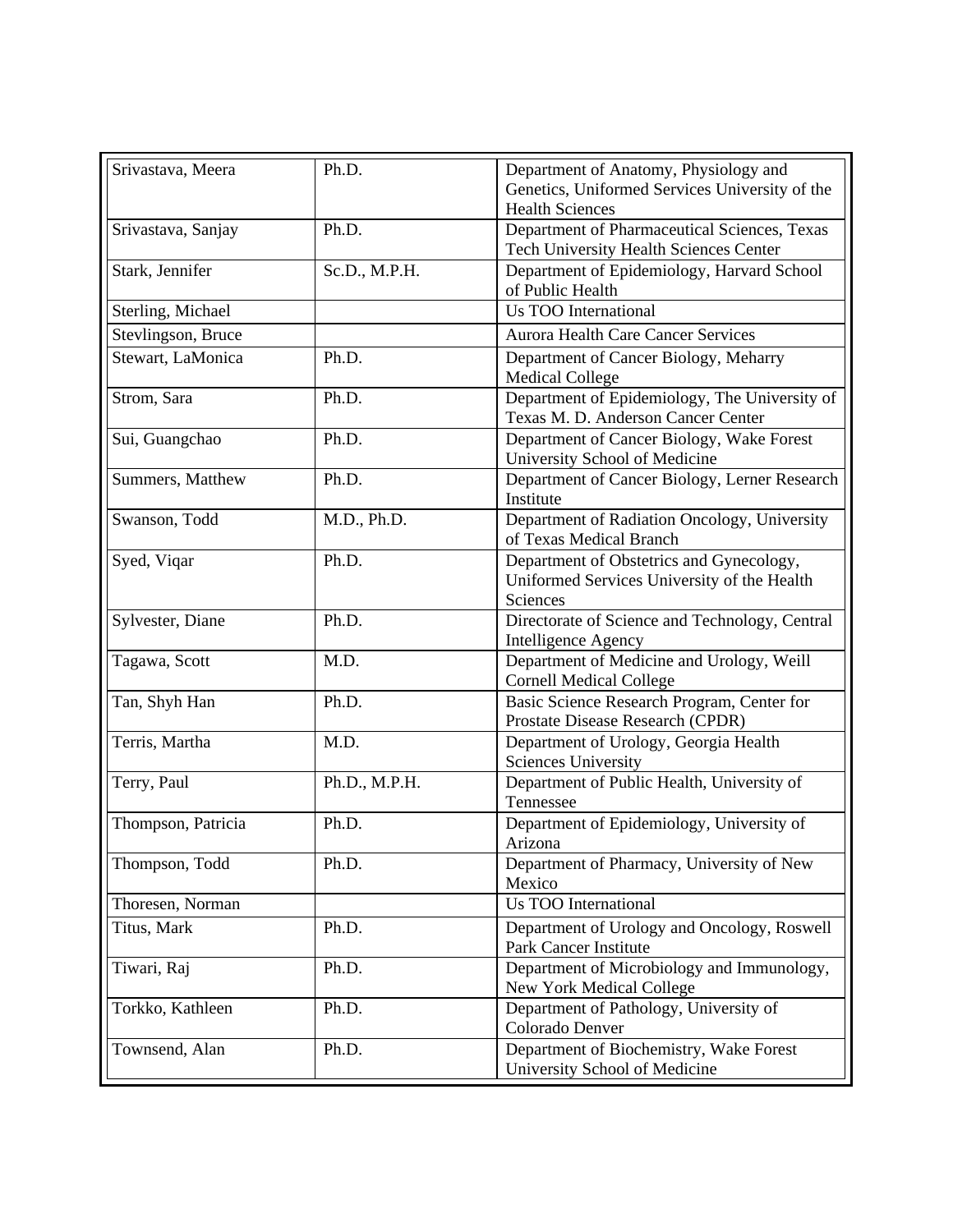| Townsend, Danyelle      | Ph.D.               | Department of Pharmaceutical and Biomedical<br>Sciences, Medical University of South Carolina                                         |
|-------------------------|---------------------|---------------------------------------------------------------------------------------------------------------------------------------|
| Triplett, Don           |                     | <b>Us TOO International</b>                                                                                                           |
| Tu, Yaping              | Ph.D.               | Department of Pharmacology, Creighton<br>University School of Medicine                                                                |
| Turteltaub, Kenneth     | Ph.D.               | Biology & Biotechnology Research Program L-<br>452, Lawrence Livermore National Lab                                                   |
| Umbreit, Jay            | M.T.S., M.D., Ph.D. | Department of Medicine, Veterans Affairs Gulf<br><b>Coast Veterans Health Care</b>                                                    |
| Vadgama, Jaydutt        | Ph.D.               | Department of Internal Medicine, Division of<br>Cancer Research and Training, UCLA/Charles<br>Drew University of Medicine and Science |
| Van Golen, Kenneth      | Ph.D.               | Department of Biological Science, University of<br>Delaware                                                                           |
| VanBrocklin, Henry      | Ph.D.               | Department of Radiology and Biomedical<br>Imaging, University of California, San<br>Francisco                                         |
| Vander Griend, Donald   | Ph.D.               | Department of Surgery, Section of Urology,<br>University of Chicago                                                                   |
| Vary, Calvin            | Ph.D.               | Center for Molecular Medicine, Maine Medical<br><b>Center Research Institute</b>                                                      |
| Vella, Anthony          | Ph.D.               | Department of Immunology, University of<br><b>Connecticut Health Center</b>                                                           |
| Veltri, Robert          | Ph.D.               | Department of Urology, Johns Hopkins<br>University School of Medicine                                                                 |
| Vera, Juan              | M.D.                | Center for Cell and Gene Therapy, Texas<br>Children's Cancer and Hematology Centers                                                   |
| Verma, Ajit             | Ph.D.               | Department of Human Oncology, University of<br>Wisconsin                                                                              |
| Vigneron, Daniel        | Ph.D.               | Department of Radiology and Biomedical<br>Imaging, University of California, San<br>Francisco                                         |
| Vishwanatha, Jamboor    | Ph.D.               | Department of Biomedical Sciences, University<br>of North Texas Health Science Center                                                 |
| von Recum, Horst        | Ph.D.               | Department of Biomedical Engineering, Case<br><b>Western Reserve University</b>                                                       |
| Wagner, Eric            | Ph.D.               | Department of Biochemistry and Molecular<br>Biology, University of Texas Health Science<br>Center at Houston                          |
| Wallace, Sr., Thomas A. |                     | <b>American Cancer Society</b>                                                                                                        |
| Wang, Qianben           | Ph.D.               | College of Medicine, Ohio State University                                                                                            |
| Wang, Qiming Jane       | Ph.D.               | Department of Pharmacology and Chemical<br>Biology, University of Pittsburgh                                                          |
| Wang, Zhengxin          | Ph.D.               | Department of Cancer Biology, M. D. Anderson<br><b>Cancer Center</b>                                                                  |
| Wang, Zhou              | Ph.D.               | Department of Urology, University of Pittsburgh                                                                                       |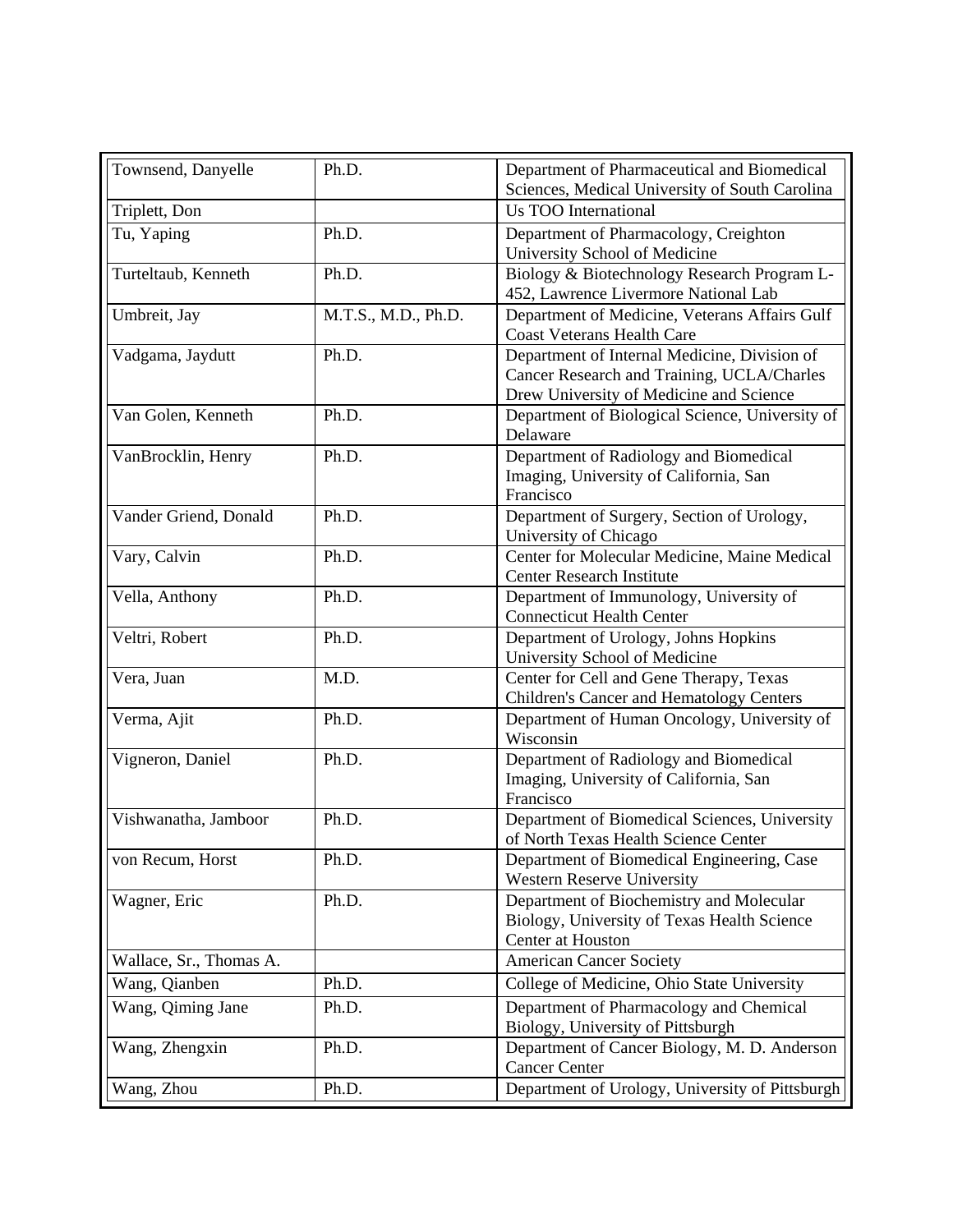| Weber, Horst       | M.D.          | Department of Gastroenterology, Boston                                             |
|--------------------|---------------|------------------------------------------------------------------------------------|
|                    |               | University School of Medicine                                                      |
| Weigel, Nancy      | Ph.D.         | Department of Molecular and Cellular Biology,<br><b>Baylor College of Medicine</b> |
| Wells, Alan        | M.D., D.M.    | Department of Pathology, University of                                             |
|                    |               | Pittsburgh                                                                         |
| Whang, Young       | M.D., Ph.D.   | Lineberger Comprehensive Cancer Center,                                            |
|                    |               | University of North Carolina at Chapel Hill                                        |
| Wheatley, Margaret | Ph.D.         | School of Biomedical Engineering, Science and                                      |
|                    |               | Health Systems, Drexel University                                                  |
| Wilkinson, John    | Ph.D.         | Department of Biochemistry, Wake Forest<br>University School of Medicine           |
| Williams, Bart     | Ph.D.         | Laboratory of Cell Signaling and                                                   |
|                    |               | Carcinogenesis, Van Andel Research Institute                                       |
| Williams, Briana   | Ph.D.         | Department of Urology, Louisiana State                                             |
|                    |               | <b>University Health Sciences Center</b>                                           |
| Williams, Shanita  | Ph.D., M.P.H. | National Center on Minority Health and Health                                      |
|                    |               | Disparities, National Institutes of Health                                         |
| Wilson, Elizabeth  | Ph.D.         | Department of Pediatrics, University of North                                      |
|                    |               | Carolina, Chapel Hill                                                              |
| Wilson, Michael    | Ph.D.         | Department of Research Service (151), Veterans                                     |
|                    |               | <b>Administration Medical Center</b>                                               |
| Woloschak, Gayle   | Ph.D.         | Departments of Radiation Oncology and                                              |
|                    |               | Radiology, Northwestern University, Feinberg                                       |
|                    |               | School of Medicine                                                                 |
| Woolfenden, James  | M.D.          | Department of Radiology, Research Division,                                        |
|                    |               | University of Arizona                                                              |
| Wu, Daqing         | Ph.D.         | Department of Urology and Winship Cancer                                           |
|                    |               | Institute, Emory University School of Medicine                                     |
| Wu, Jennifer       | Ph.D.         | Department of Microbiology and Immunology,                                         |
|                    |               | Medical University of South Carolina                                               |
| Wu, Shenhong       | M.D., Ph.D.   | Department of Medicine, Stony Brook                                                |
|                    |               | University                                                                         |
| Wydro, Robert      | Ph.D.         | <b>Cancer Targeted Technology</b>                                                  |
| Xie, Keping        | M.D., Ph.D.   | Department of Gastrointestinal Medical                                             |
|                    |               | Oncology, University of Texas M. D. Anderson                                       |
|                    |               | <b>Cancer Center</b>                                                               |
| Xie, Wen           | M.D., Ph.D.   | Center for Pharmacogenetics, University of                                         |
|                    |               | Pittsburgh                                                                         |
| Xin, Li            | Ph.D.         | Department of Molecular and Cellular Biology                                       |
|                    |               | and Department of Pathology, Baylor College of                                     |
|                    |               | Medicine                                                                           |
| Xu, Liang          | M.D., Ph.D.   | Department of Molecular Biosciences,                                               |
|                    |               | University of Kansas                                                               |
| Yan, Chunhong      | Ph.D.         | Center for Cell Biology and Cancer Research,                                       |
|                    |               | <b>Albany Medical College</b>                                                      |
| Yang, Feng         | Ph.D.         | Department of Molecular and Cellular Biology,                                      |
|                    |               | <b>Baylor College of Medicine</b>                                                  |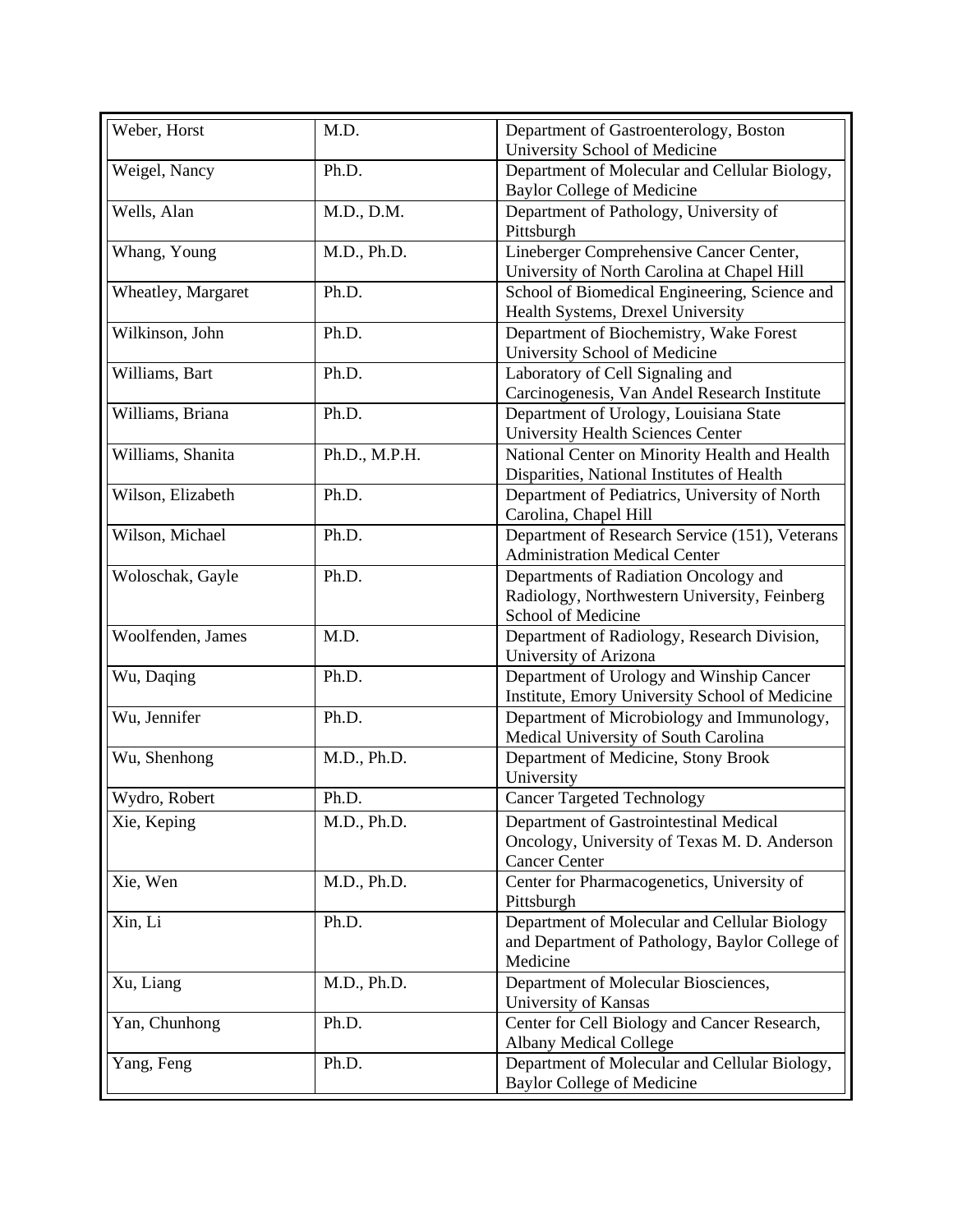| Yang, Ximing            | M.D., Ph.D.   | Department of Pathology, Northwestern          |
|-------------------------|---------------|------------------------------------------------|
|                         |               | University Feinberg School of Medicine         |
| Yang, Yu Chung          | Ph.D.         | Department of Biochemistry, Case Western       |
|                         |               | <b>Reserve University</b>                      |
| Yates, Clayton          | Ph.D.         | Department of Biology and Center for Cancer    |
|                         |               | Research, Tuskegee University                  |
| Yeh, Shuyuan            | Ph.D.         | Departments of Urology & Pathology and         |
|                         |               | Laboratory Medicine, University of Rochester   |
| Yiannoutsos, Constantin | Ph.D.         | Department of Medicine/Biostatistics, Indiana  |
|                         |               | University School of Medicine                  |
| Ying, Shao-Yao          | Ph.D.         | Department of Cell and Neurobiology,           |
|                         |               | University of South California, Keck School of |
|                         |               | Medicine                                       |
| You, Zongbing           | M.D., Ph.D.   | Department of Structural and Cellular Biology, |
|                         |               | Tulane University School of Medicine           |
| Young, Robert           |               | ZERO-The Project to End Prostate Cancer        |
| Yu, Jindan              | Ph.D.         | Division of Hematology/Oncology,               |
|                         |               | Northwestern University Feinberg School of     |
|                         |               | Medicine                                       |
| Yu, Qin                 | Ph.D.         | Department of Oncological Sciences, Mount      |
|                         |               | Sinai School of Medicine                       |
| Yu, Yan                 | Ph.D., M.B.A. | Department of Radiation Oncology, Division of  |
|                         |               | Medical Physics, Thomas Jefferson University   |
|                         |               | <b>Kimmel Cancer Center</b>                    |
| Zaharoff, David         | Ph.D.         | Department of Biological Engineering,          |
|                         |               | University of Arkansas                         |
| Zea, Arnold             | Ph.D.         | Department of Microbiology, Louisiana State    |
|                         |               | <b>University Health Sciences Center</b>       |
| Zeng, Gang              | Ph.D.         | Department of Urology, University of           |
|                         |               | California, Los Angeles                        |
| Zhang, Bin              | Ph.D.         | Department of Zoology, Cold Spring Harbor      |
|                         |               | Laboratory                                     |
| Zhang, Haitao           | Ph.D.         | Department of Pathology and Laboratory         |
|                         |               | Medicine, Tulane University                    |
| Zhang, Jianhua          | Ph.D.         | Department of Pathology, University of         |
|                         |               | Alabama at Birmingham                          |
| Zhang, Ming             | Ph.D.         | Department of Molecular Pharmacology,          |
|                         |               | Northwestern University Feinberg School of     |
|                         |               | Medicine                                       |
| Zheng, Gang             | Ph.D.         | Department of Biophysics and Bioimaging,       |
|                         |               | Ontario Cancer Institute/University of Toronto |
| Zhou, Dapeng            | M.D., Ph.D.   | Department of Melanoma Medical Oncology,       |
|                         |               | M. D. Anderson Cancer Center of University of  |
|                         |               | Texas                                          |
| Zhu, X. Ronald          | Ph.D.         | Department of Radiation Physics, M. D.         |
|                         |               | <b>Anderson Cancer Center</b>                  |
| Zi, Xiaolin             | M.D., Ph.D.   | Department of Urology, University of           |
|                         |               | California, Irvine                             |